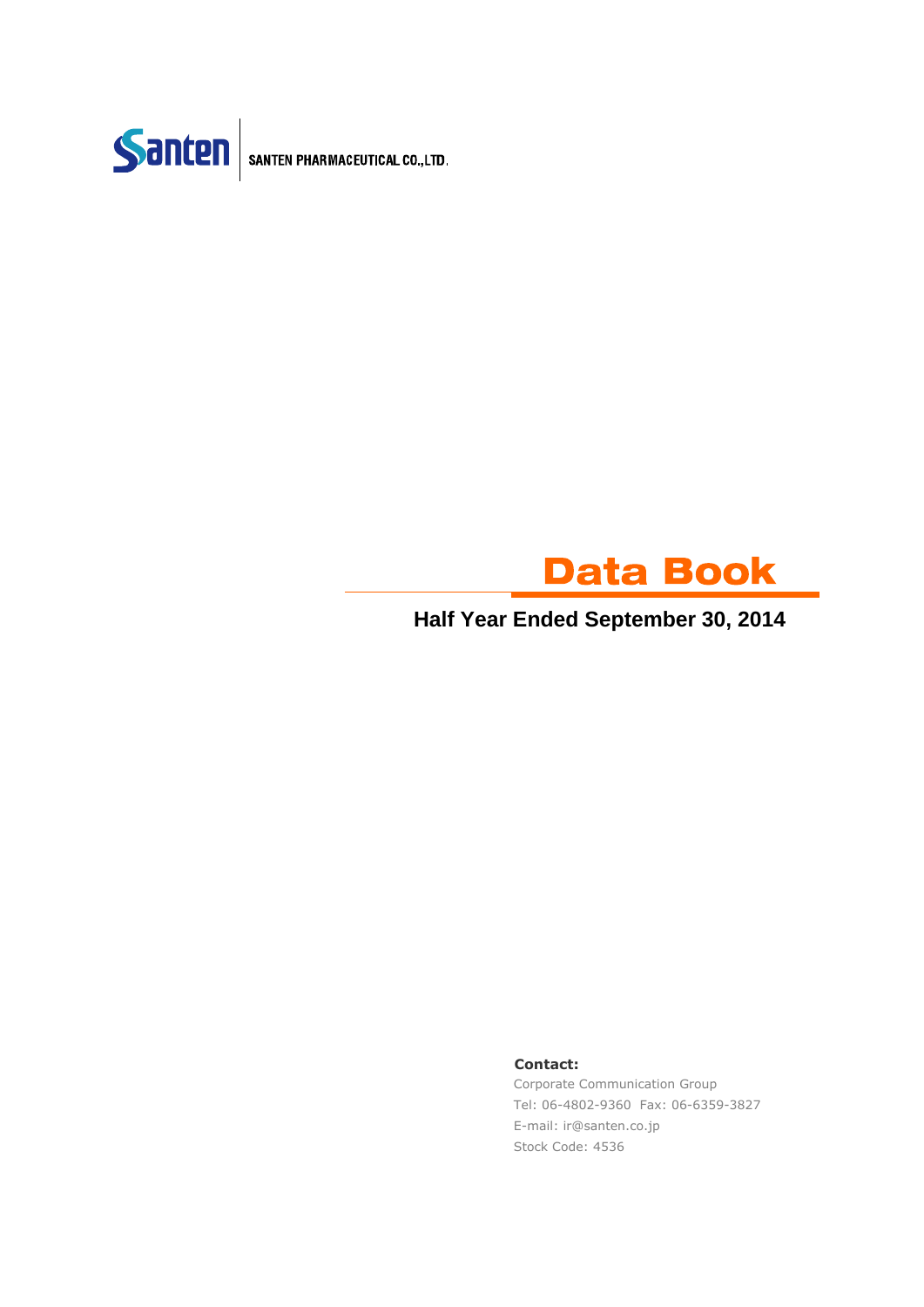# **Contents**

| <b>Financial highlights</b>     |                                                              | $\overline{2}$ |
|---------------------------------|--------------------------------------------------------------|----------------|
|                                 | Consolidated financial summary                               | $\mathbf{2}$   |
|                                 | Consolidated balance sheets summary                          | $\overline{2}$ |
|                                 | Consolidated financial indexes                               | $\mathbf{2}$   |
|                                 | Exchange rates                                               | $\overline{2}$ |
|                                 |                                                              |                |
| <b>Consolidated information</b> |                                                              | 4              |
|                                 | Consolidated statements of income and comprehensive income   | $\overline{4}$ |
|                                 | Consolidated statements of income details                    | 5              |
|                                 | Major Selling, general and administrative expenses           | 5              |
|                                 | Major Non-operating income and expenses                      | 5              |
|                                 | Sales details                                                | 6              |
|                                 | Sales by segment                                             | 6              |
|                                 | Sales of major prescription pharmaceuticals                  | 7              |
|                                 | Consolidated balance sheets                                  | 9              |
|                                 | <b>Assets</b>                                                | 9              |
|                                 | Liabilities and net assets                                   | 10             |
|                                 | Consolidated statements of cash flows                        | 11             |
|                                 | Other consolidated information                               | 12             |
|                                 | R&D expenditures                                             | 12             |
|                                 | Capital expenditures                                         | 12             |
|                                 | Depreciation and amortization                                | 12             |
|                                 | Number of employees                                          | 12             |
| <b>Reference information</b>    |                                                              | 13             |
|                                 | Research & development                                       | 13             |
|                                 | Pipeline of prescription pharmaceuticals (Clinical trials)   | 13             |
|                                 | Changes from August 5, 2014                                  | 14             |
|                                 | Pharmaceutical market in Japan                               | 15             |
|                                 | Revision of National Health Insurance (NHI) drug prices      | 15             |
|                                 | Market shares                                                | 15             |
|                                 | Market shares by therapeutic area - prescription ophthalmics | 15             |
|                                 | Stock information                                            | 16             |
|                                 | Stock price                                                  | 16             |
|                                 | Major shareholders                                           | 16             |
|                                 | Major stock information                                      | 16             |
|                                 | Breakdown of shareholding by number of shares                | 17             |
|                                 | Breakdown of shareholding by number of shareholders          | 17             |
|                                 | Consolidated subsidiaries                                    | 18             |
|                                 | News releases                                                | 19             |
|                                 |                                                              |                |

Forecasts in this report are based on the currently available information.

Actual results may differ materially depending on a number of factors including adverse economic conditions, delays in new products launch, currency exchange rate, legislative and regulatory developments.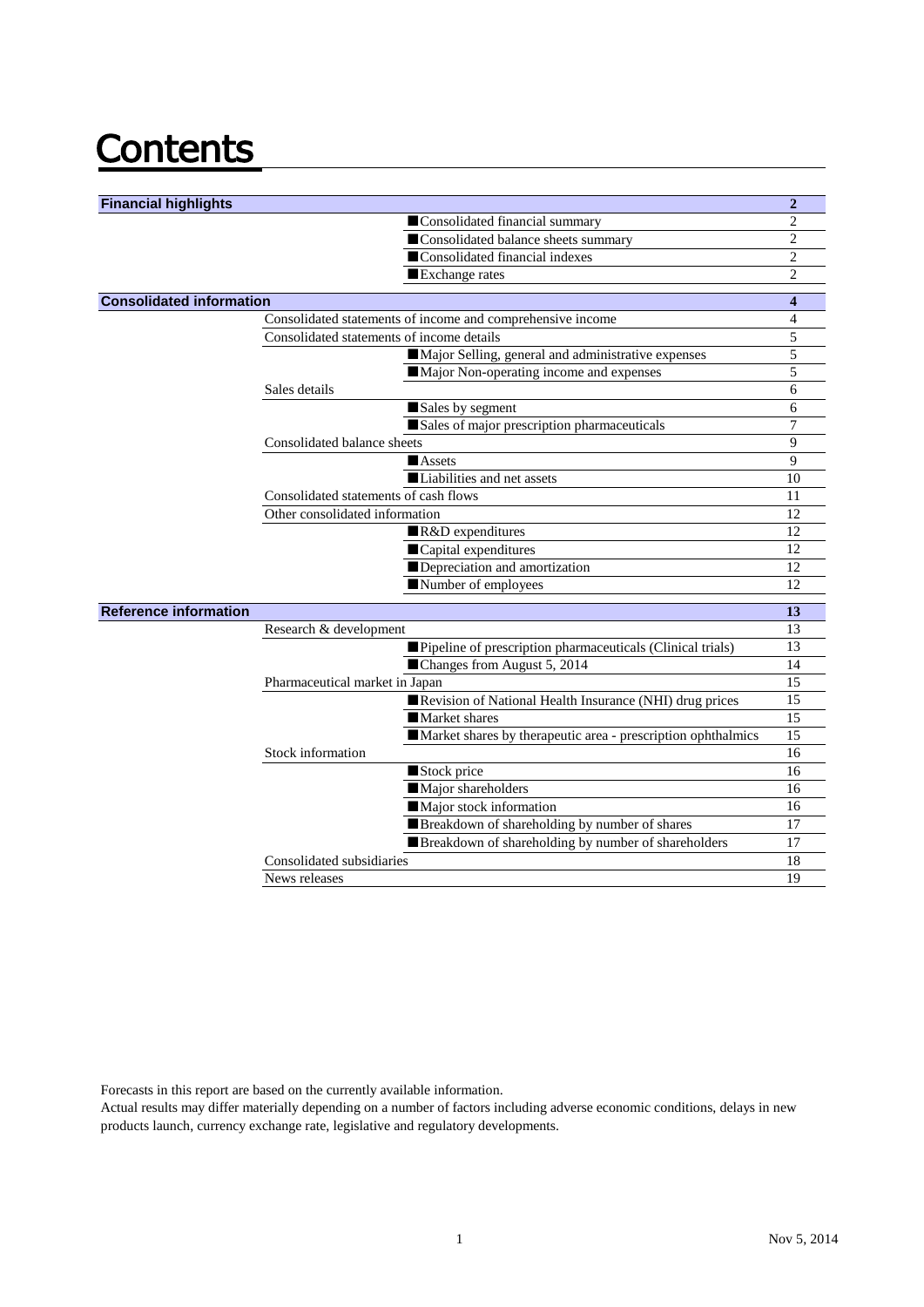### **Financial highlights**

#### ■Consolidated financial summary and the second state of the second state of the second of the second of the second of the second of the second of the second of the second of the second of the second of the second of the s

|                           | $-1 - 1$ |         |        |           |                     |        |                   |                    |          |  |  |  |
|---------------------------|----------|---------|--------|-----------|---------------------|--------|-------------------|--------------------|----------|--|--|--|
| <b>Half</b> year/year to  | 9/2012   | 3/2013  | 9/2013 | $3/2014*$ | 3/2014<br>[12month] |        | $9/2014$ % Change | 3/2015<br>Forecast | % Change |  |  |  |
| Net sales                 | 56.715   | 119.066 | 69,263 | 148,663   | 146,013             | 71.925 | 3.8               | 156.000            | 4.9      |  |  |  |
| Operating income          | 13.080   | 24.681  | 14.457 | 27,414    | 28,835              | 13,194 | $-8.7$            | 30,000             | 9.4      |  |  |  |
| Ordinary income           | 13.466   | 25,602  | 14,861 | 27,924    | 29,332              | 13,602 | $-8.5$            | 30,000             | 7.4      |  |  |  |
| Net income                | 8.978    | 16.520  | 8.994  | 17.109    | 18.922              | 9.099  | $1.2\,$           | 19.500             | 14.0     |  |  |  |
| Dividends per share (yen) | 50       | 100     | 50     | 100       | 100                 | 50     |                   | 100                |          |  |  |  |
| $DOE$ $(\%)$              | 5.3      | 5.1     | 4.9    | 4.8       | 4.7                 | 4.5    | –                 |                    |          |  |  |  |

#### ■ Consolidated balance sheets summary (Millions of yen)

| <b>Half</b> year/year to | 9/2012          | 3/2013  | $9/2013$ $3/2014*$ |         | 3/2014<br>[12month] |             | $9/2014$ % Change |
|--------------------------|-----------------|---------|--------------------|---------|---------------------|-------------|-------------------|
| Total assets             | 184.746 199.640 |         | 211.690            | 231.105 |                     | $- 261.632$ | 23.6              |
| Net assets               | 154.521         | 165.132 | 171.526            | 181.209 |                     | $-188,202$  | 9.7               |
| Interest-bearing debts   | 173             | 191     |                    | 152     |                     | 35,127      |                   |

#### ■Consolidated financial indexes

| Half year/year to                   | 9/2012   | 3/2013   | 9/2013   | $3/2014*$ | 3/2014<br>[12month]      | 9/2014    | % Change | 3/2015<br><b>Forecast</b> | % Change |
|-------------------------------------|----------|----------|----------|-----------|--------------------------|-----------|----------|---------------------------|----------|
| $EPS$ (yen)                         | 103.98   | 195.81   | 108.99   | 207.29    | 229.26                   | 110.16    | 1.1      | 236.26                    | 14.0     |
| BPS (yen)                           | 1.874.25 | 1.998.44 | 2.073.17 | 2.189.50  | 2.234.70                 | 2.271.32  | 9.6      |                           |          |
| Debt equity ratio (times)           | 0.00     | 0.00     | 0.00     | 0.00      | 0.00                     | 0.19      |          |                           |          |
| PER (times)                         | 17.3     | 22.7     | 21.9     | 22.1      | 20.0                     | 27.9      |          |                           |          |
| PBR (times)                         | 1.92     | 2.23     | 2.30     | 2.09      | 2.05                     | 2.70      |          |                           |          |
| $ROE$ (%)                           | 11.3     | 10.0     | 10.7     | 9.9       | 10.8                     | 9.9       |          |                           |          |
| $ROA (\%)$                          | 9.4      | 8.3      | 8.7      | 7.9       | 8.8                      | 7.4       |          |                           |          |
| Equity ratio(%)                     | 83.4     | 82.6     | 80.8     | 78.2      | 79.3                     | 71.7      |          |                           |          |
| * Free cash flows (millions of yen) | 2,981    | 6,334    | 8,653    | 21,172    | $\qquad \qquad -$        | $-54.549$ | $-730.4$ |                           |          |
| * EBITDA (millions of yen)          | 14.724   | 28.255   | 15.322   | 29.812    | $\overline{\phantom{m}}$ | 16.424    | 7.2      |                           |          |

\*Free cash flows = (Cash flows from operating activities) - (Capital expenditures)

Not adjusting increase/decrease in trade receivables for fiscal years ending on holidays.

\*EBITDA = (Income before income taxes) + (Interest expense) + (Depreciation and amortization)

| Exchange rates           |        |        |        |           |                     |        |  |  |  |
|--------------------------|--------|--------|--------|-----------|---------------------|--------|--|--|--|
| Half year/year to        | 9/2012 | 3/2013 | 9/2013 | $3/2014*$ | 3/2014<br>[12month] | 9/2014 |  |  |  |
| Exchange rate: US dollar | 79.30  | 82.91  | 98.31  | 100.04    | 100.04              | 103.12 |  |  |  |
| : Euro                   | 102.20 | 106.01 | 127.47 | 132.98    | 132.34              | 138.98 |  |  |  |
| : RMB                    | 12.61  | 12.64  | 15.25  | 15.93     | 15.72               | 16.71  |  |  |  |

Forecasts in this report are based on the currently available information. Actual results may differ materially depending on a number of factors including adverse economic conditions etc.

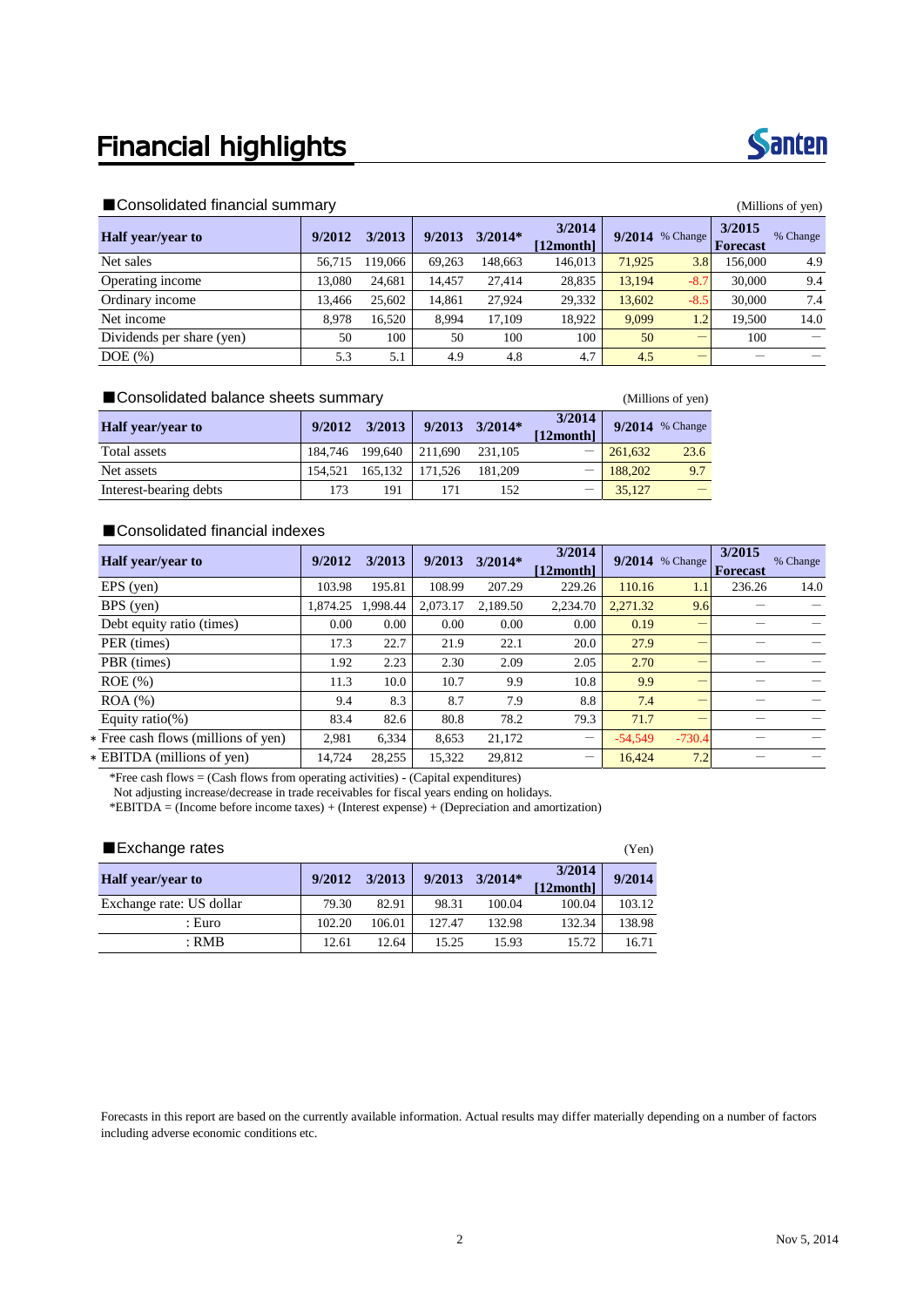### **Financial highlights**

### ■Consolidated Financial summary (Graph)















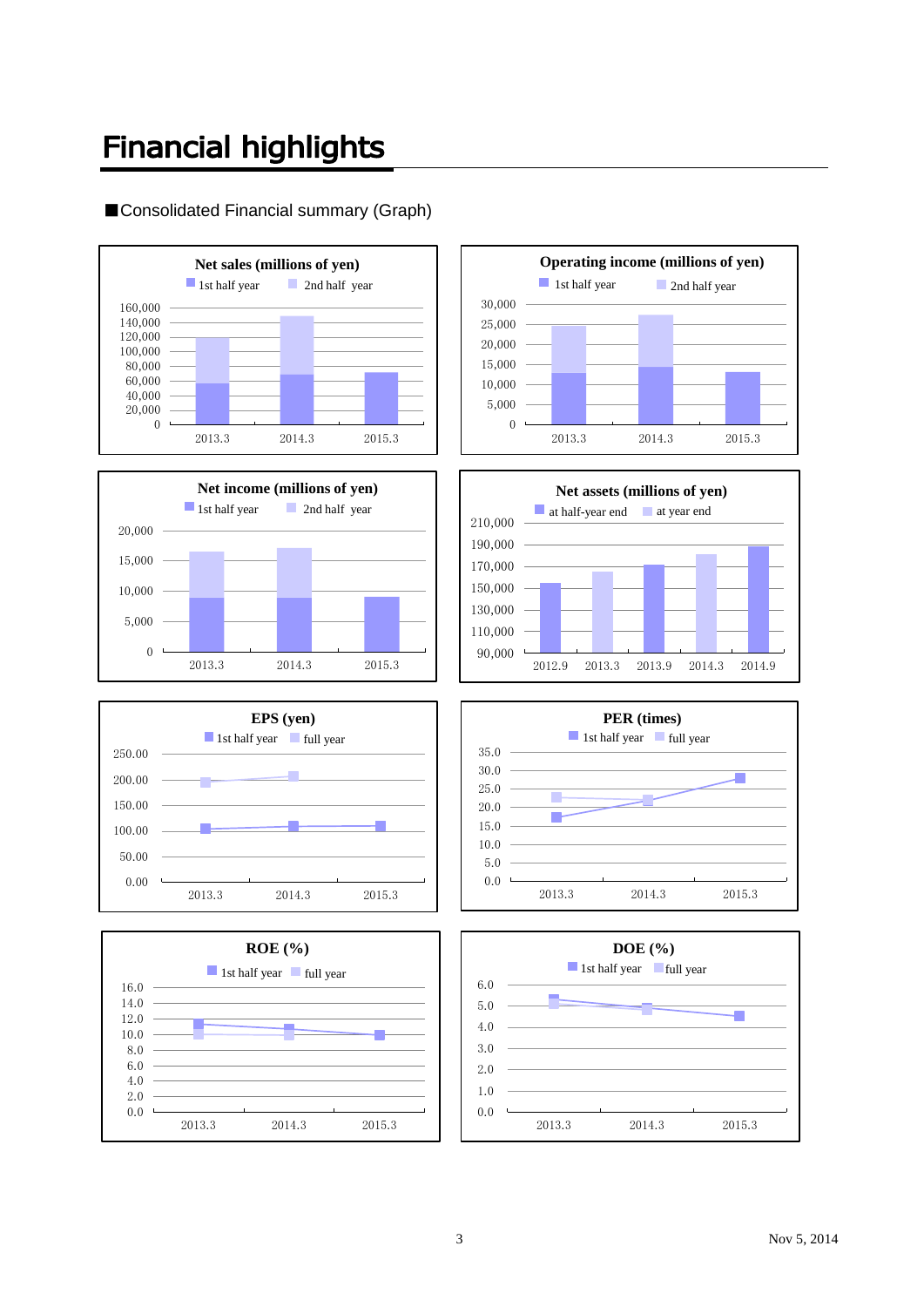# **Consolidated Information**



(Millions of yen)

| Half year/year to                            | 9/2012   | 3/2013  | 9/2013                   | $3/2014*$ | 3/2014<br>$[12$ month] | 9/2014 | Change over<br>previous half<br>year $(\%)$ |
|----------------------------------------------|----------|---------|--------------------------|-----------|------------------------|--------|---------------------------------------------|
| <b>Net sales</b>                             | 56,715   | 119,066 | 69,263                   | 148,663   | 146,013                | 71,925 | 3.8                                         |
| Cost of sales                                | 18,821   | 41,501  | 27,160                   | 58,104    | 57,171                 | 26,593 | $-2.1$                                      |
| (Percentage of net sales)                    | 33.2%    | 34.9%   | 39.2%                    | 39.1%     | 39.2%                  | 37.0%  |                                             |
| <b>Gross profit</b>                          | 37,893   | 77,564  | 42,102                   | 90,558    | 88,842                 | 45,332 | 7.7                                         |
| (Percentage of net sales)                    | 66.8%    | 65.1%   | 60.8%                    | 60.9%     | 60.8%                  | 63.0%  |                                             |
| Selling, general and administrative expenses | 24,812   | 52,883  | 27,645                   | 63,144    | 60,006                 | 32,138 | 16.3                                        |
| (Percentage of net sales)                    | 43.8%    | 44.4%   | 39.9%                    | 42.5%     | 41.1%                  | 44.7%  |                                             |
| R&D expenditures                             | 7,942    | 16,719  | 8,078                    | 19,040    | 18,235                 | 8,488  | 5.1                                         |
| (Percentage of net sales)                    | 14.0%    | 14.0%   | 11.7%                    | 12.8%     | 12.5%                  | 11.8%  |                                             |
| <b>Operating income</b>                      | 13,080   | 24,681  | 14,457                   | 27,414    | 28,835                 | 13,194 | $-8.7$                                      |
| (Percentage of net sales)                    | 23.1%    | 20.7%   | 20.9%                    | 18.4%     | 19.7%                  | 18.3%  |                                             |
| Non-operating income                         | 496      | 1,007   | 560                      | 975       | 952                    | 583    | 4.2                                         |
| Non-operating expenses                       | 110      | 86      | 156                      | 465       | 455                    | 176    | 12.6                                        |
| <b>Ordinary income</b>                       | 13,466   | 25,602  | 14,861                   | 27,924    | 29,332                 | 13,602 | $-8.5$                                      |
| (Percentage of net sales)                    | 23.7%    | 21.5%   | 21.5%                    | 18.8%     | 20.1%                  | 18.9%  |                                             |
| Extraordinary gain                           | 16       | 17      | $\overline{\phantom{0}}$ | 473       | 473                    | 59     | $\qquad \qquad =$                           |
| <b>Extraordinary</b> loss                    | 5        | 28      | 878                      | 1,504     | 1,014                  |        |                                             |
| Income before income taxes                   | 13,477   | 25,591  | 13,983                   | 26,893    | 28,792                 | 13,661 | $-2.3$                                      |
| (Percentage of net sales)                    | 23.8%    | 21.5%   | 20.2%                    | 18.1%     | 19.7%                  | 19.0%  |                                             |
| Income taxes - current                       | 4,382    | 7,908   | 5,467                    | 11,762    | 11,255                 | 4,575  | $-16.3$                                     |
| Income taxes - deferred                      | 116      | 1,162   | $-478$                   | $-1,978$  | $-1,385$               | $-13$  | $-97.2$                                     |
| Income before minority interests             | 8,978    | 16,520  | 8,994                    | 17,109    | 18,922                 | 9,099  | 1.2                                         |
| <b>Net income</b>                            | 8,978    | 16,520  | 8,994                    | 17,109    | 18,922                 | 9,099  | 1.2                                         |
| (Percentage of net sales)                    | 15.8%    | 13.9%   | 13.0%                    | 11.5%     | 13.0%                  | 12.7%  |                                             |
| Income before minority interests             | 8,978    | 16,520  | 8,994                    | 17,109    | 18,922                 | 9.099  | 1.2                                         |
| Other comprehensive income                   | $-1,331$ | 5,208   | 2,695                    | 8,269     | 10,188                 | 1,756  | $-34.8$                                     |
| Comprehensive income                         | 7,646    | 21,728  | 11,689                   | 25,378    | 29,111                 | 10,855 | $-7.1$                                      |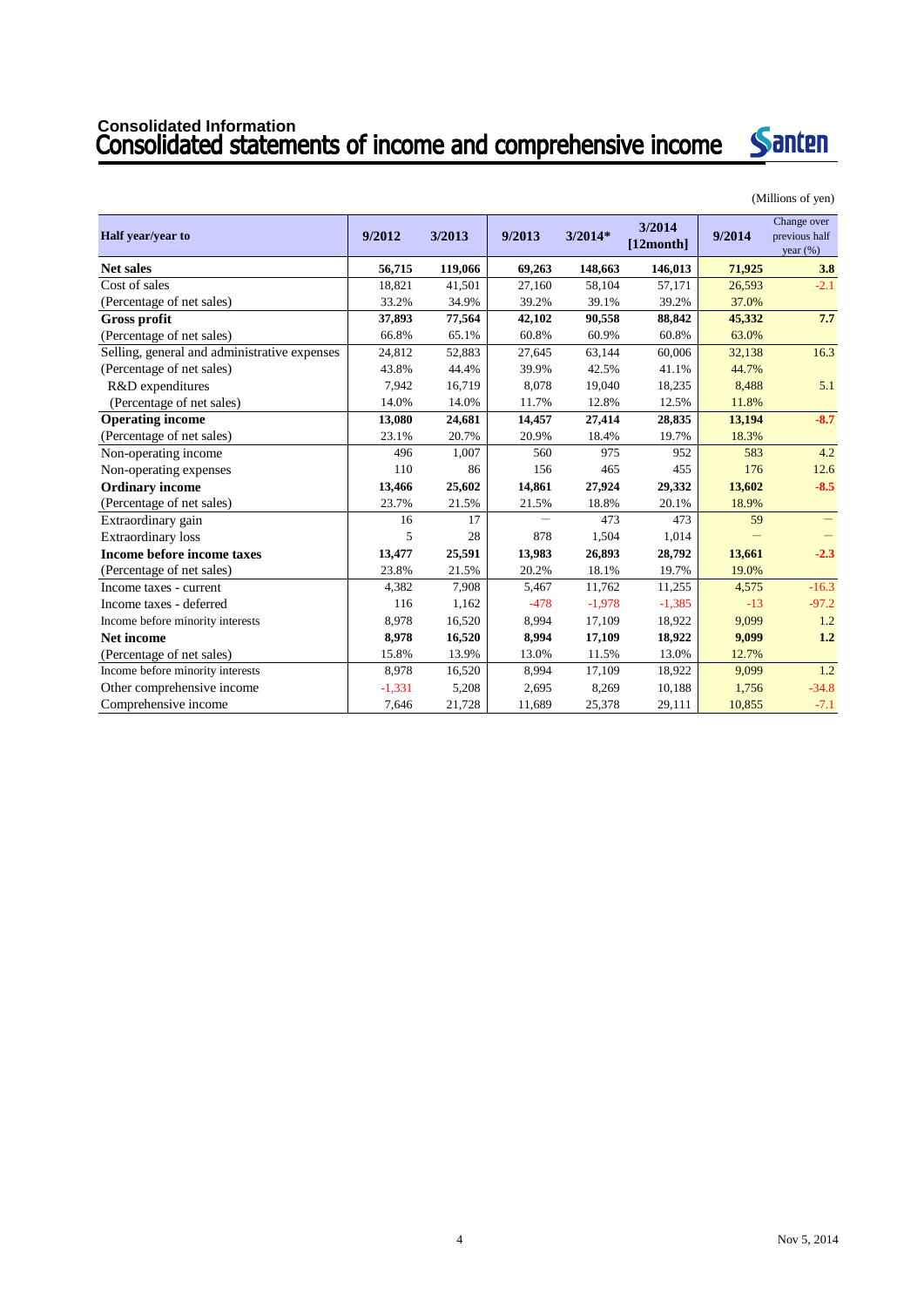# Consolidated Information<br>**Consolidated statements of income details**

### ■Major Selling, general and administrative expenses (Millions of yen)

| <b>Half</b> year/year to | 9/2012 | 3/2013 | 9/2013 | $3/2014*$ | 3/2014<br>$[12$ month $]$ | 9/2014 | Change over<br>previous half<br>year $(\%)$ |
|--------------------------|--------|--------|--------|-----------|---------------------------|--------|---------------------------------------------|
| Personnel expenses       | 7.567  | 15.627 | 8,294  | 17.822    | 17.092                    | 9,358  | 12.8                                        |
| Sales promotion expenses | 2,325  | 5,233  | 2.642  | 6.751     | 6.257                     | 3,203  | 21.2                                        |
| Royalty expenses         | 950    | 1.935  | 1,130  | 2,547     | 2,515                     | 1,241  | 9.8                                         |
| Advertising expenses     | 375    | 1.116  | 831    | 1.589     | 1.439                     | 822    | $-1.1$                                      |
| R&D expenditures         | 7.942  | 16.719 | 8.078  | 19.040    | 18,235                    | 8.488  | 5.1                                         |

### ■Major Non-operating income and expenses (Millions of yen)

| <b>Half</b> year/year to     | 9/2012 | 3/2013 | 9/2013 | $3/2014*$ | 3/2014<br>[12month] | 9/2014 | Change over<br>previous half<br>year $(\%)$ |
|------------------------------|--------|--------|--------|-----------|---------------------|--------|---------------------------------------------|
| Interest and dividend income | 263    | 522    | 280    | 601       | 598                 | 313    | 11.8                                        |
| Gain on insurance received   | 157    | 157    | 147    | 147       | 147                 | 143    | $-2.7$                                      |
| Interest expense             |        |        |        |           |                     | 34     | 980.5                                       |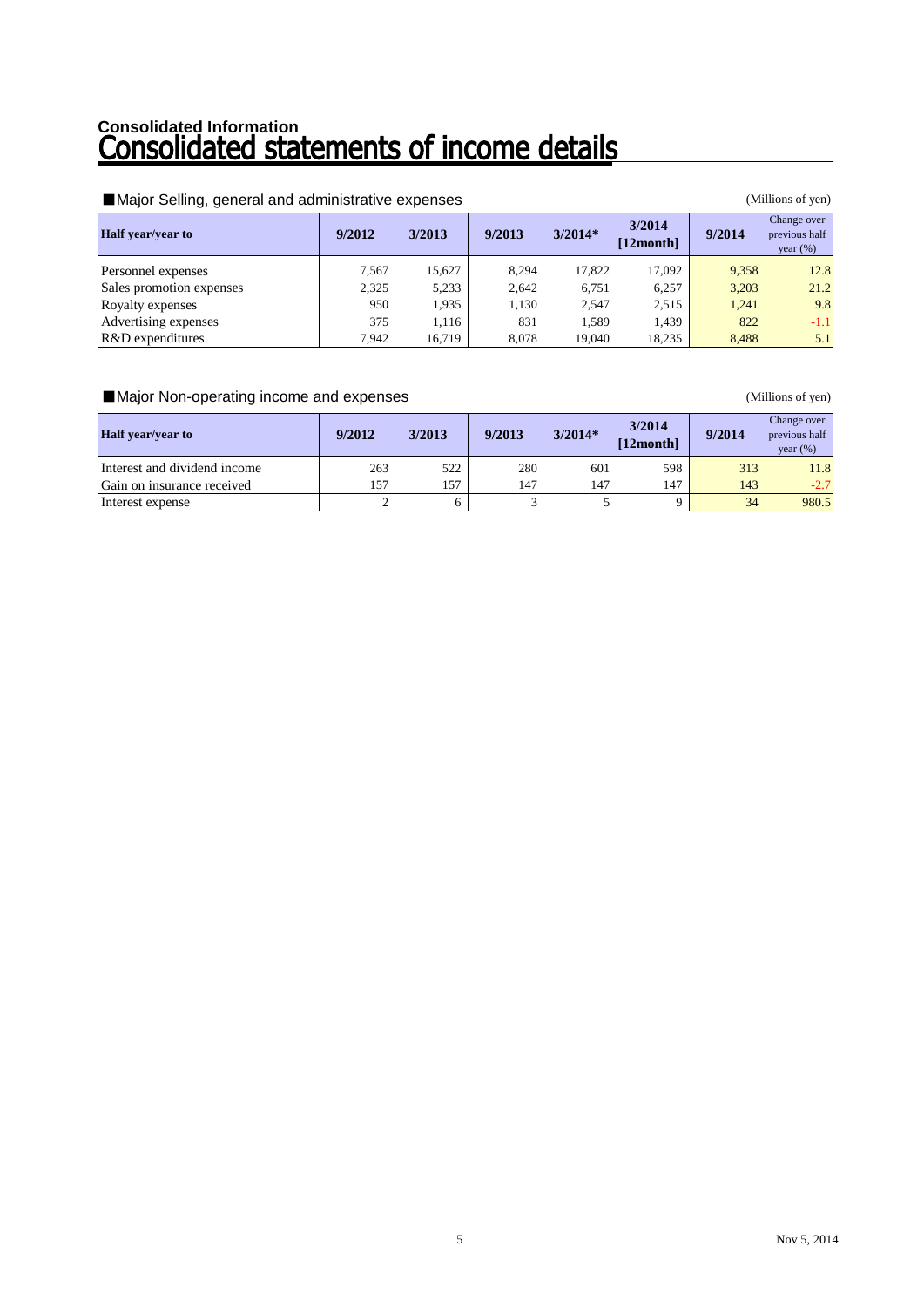## Sales details

| Sales by segment<br>(Millions of yen) |        |         |        |           |                    |        |          |                           |  |  |  |
|---------------------------------------|--------|---------|--------|-----------|--------------------|--------|----------|---------------------------|--|--|--|
| Half year/year to                     | 9/2012 | 3/2013  | 9/2013 | $3/2014*$ | 3/2014<br>12month1 | 9/2014 | % Change | 3/2015<br><b>Forecast</b> |  |  |  |
| Pharmaceuticals                       | 55,639 | 116,810 | 67,877 | 145.712   | 143,063            | 70.646 | 4.1      | 152,667                   |  |  |  |
| Prescription pharmaceuticals          | 52.459 | 110.336 | 64,476 | 139,257   | 136.610            | 67,399 | 4.5      | 146,335                   |  |  |  |
| Ophthalmic                            | 46.675 | 98,981  | 58,638 | 127,395   | 124,790            | 61,731 | 5.3      | 132,127                   |  |  |  |
| Anti-rheumatic drugs                  | 5,045  | 9,874   | 5,256  | 10.251    | 10,251             | 4,834  | $-8.0$   | 9.993                     |  |  |  |
| Other prescription pharmaceuticals    | 738    | 1,480   | 581    | 1.610     | 1,569              | 833    | 43.4     | 4,214                     |  |  |  |
| OTC pharmaceuticals                   | 3,180  | 6,474   | 3,400  | 6,455     | 6,453              | 3,246  | $-4.5$   | 6,331                     |  |  |  |
| Others                                | 1.075  | 2,255   | 1,386  | 2,950     | 2,950              | 1,279  | $-7.7$   | 3,332                     |  |  |  |
| Medical devices                       | 1.069  | 2,245   | 1,261  | 2,678     | 2,678              | 1,165  | $-7.6$   | 2.942                     |  |  |  |
| Others                                | 5      | 10      | 124    | 272       | 272                | 114    | $-8.4$   | 390                       |  |  |  |
| Total net sales                       | 56.715 | 119,066 | 69.263 | 148.663   | 146,013            | 71.925 | 3.8      | 156,000                   |  |  |  |

### [Domestic] (Millions of yen)

| <b>Half</b> year/year to           | 9/2012 | 3/2013  | 9/2013 | $3/2014*$ | 3/2014<br>[12month] | 9/2014 | % Change | 3/2015<br><b>Forecast</b> |
|------------------------------------|--------|---------|--------|-----------|---------------------|--------|----------|---------------------------|
| Pharmaceuticals                    | 46,817 | 98,521  | 56,806 | 119.215   | 119.184             | 56,045 | $-1.3$   | 121,102                   |
| Prescription pharmaceuticals       | 43.641 | 92,062  | 53.424 | 112.798   | 112.767             | 52,836 | $-1.1$   | 114.794                   |
| Ophthalmic                         | 38,046 | 81.125  | 47.915 | 101.779   | 101.779             | 47.709 | $-0.4$   | 103,774                   |
| Anti-rheumatic drugs               | 5,013  | 9.810   | 5.206  | 10.162    | 10.162              | 4.804  | $-7.7$   | 9.958                     |
| Other prescription pharmaceuticals | 581    | 1,126   | 302    | 856       | 825                 | 321    | 6.5      | 1,061                     |
| OTC pharmaceuticals                | 3,175  | 6,458   | 3,381  | 6.417     | 6.417               | 3.209  | $-5.1$   | 6,307                     |
| Others                             | 1.029  | 2,189   | 1.364  | 2,897     | 2,897               | 1,268  | $-7.0$   | 3,282                     |
| Medical devices                    | 1.023  | 2,178   | 1.240  | 2,625     | 2,625               | 1,154  | $-6.9$   | 2.900                     |
| <b>Others</b>                      |        | 10      | 124    | 272       | 272                 | 114    | $-8.4$   | 382                       |
| Total domestic sales               | 47.846 | 100.711 | 58.171 | 122.113   | 122.082             | 57,314 | $-1.5$   | 124,385                   |
| (Percentage of total net sales)    | 84.4%  | 84.6%   | 84.0%  | 82.1%     | 83.6%               | 79.7%  | –        | 79.7%                     |

### [Overseas] (Millions of yen)

| <b>Half</b> year/year to           | 9/2012 | 3/2013 | 9/2013 | $3/2014*$ | 3/2014<br>[12month] | 9/2014 | % Change | 3/2015<br><b>Forecast</b> |
|------------------------------------|--------|--------|--------|-----------|---------------------|--------|----------|---------------------------|
| Pharmaceuticals                    | 8.822  | 18,288 | 11.070 | 26.497    | 23,878              | 14,600 | 31.9     | 31,565                    |
| Prescription pharmaceuticals       | 8.817  | 18,273 | 11.051 | 26.459    | 23,843              | 14.563 | 31.8     | 31,541                    |
| Ophthalmic                         | 8,628  | 17,855 | 10,723 | 25,616    | 23,010              | 14,022 | 30.8     | 28,353                    |
| Anti-rheumatic drugs               | 31     | 63     | 49     | 88        | 88                  | 30     | $-38.6$  | 34                        |
| Other prescription pharmaceuticals | 157    | 354    | 278    | 754       | 743                 | 511    | 83.3     | 3,153                     |
| OTC pharmaceuticals                | 4      | 15     | 19     | 37        | 35                  | 36     | 91.4     | 23                        |
| Others                             | 46     | 66     | 21     | 52        | 52                  | 11     | $-47.3$  | 49                        |
| Medical devices                    | 46     | 66     | 21     | 52        | 52                  | 11     | $-47.3$  | 42                        |
| <b>Others</b>                      |        |        |        |           | –                   |        |          |                           |
| Total overseas sales               | 8,868  | 18,354 | 11.092 | 26,550    | 23,931              | 14.611 | 31.7     | 31,614                    |
| (Percentage of total net sales)    | 15.6%  | 15.4%  | 16.0%  | 17.9%     | 16.4%               | 20.3%  |          | 20.3%                     |

Forecasts in this report are based on the currently available information. Actual results may differ materially depending on a number of factors including adverse economic conditions etc.

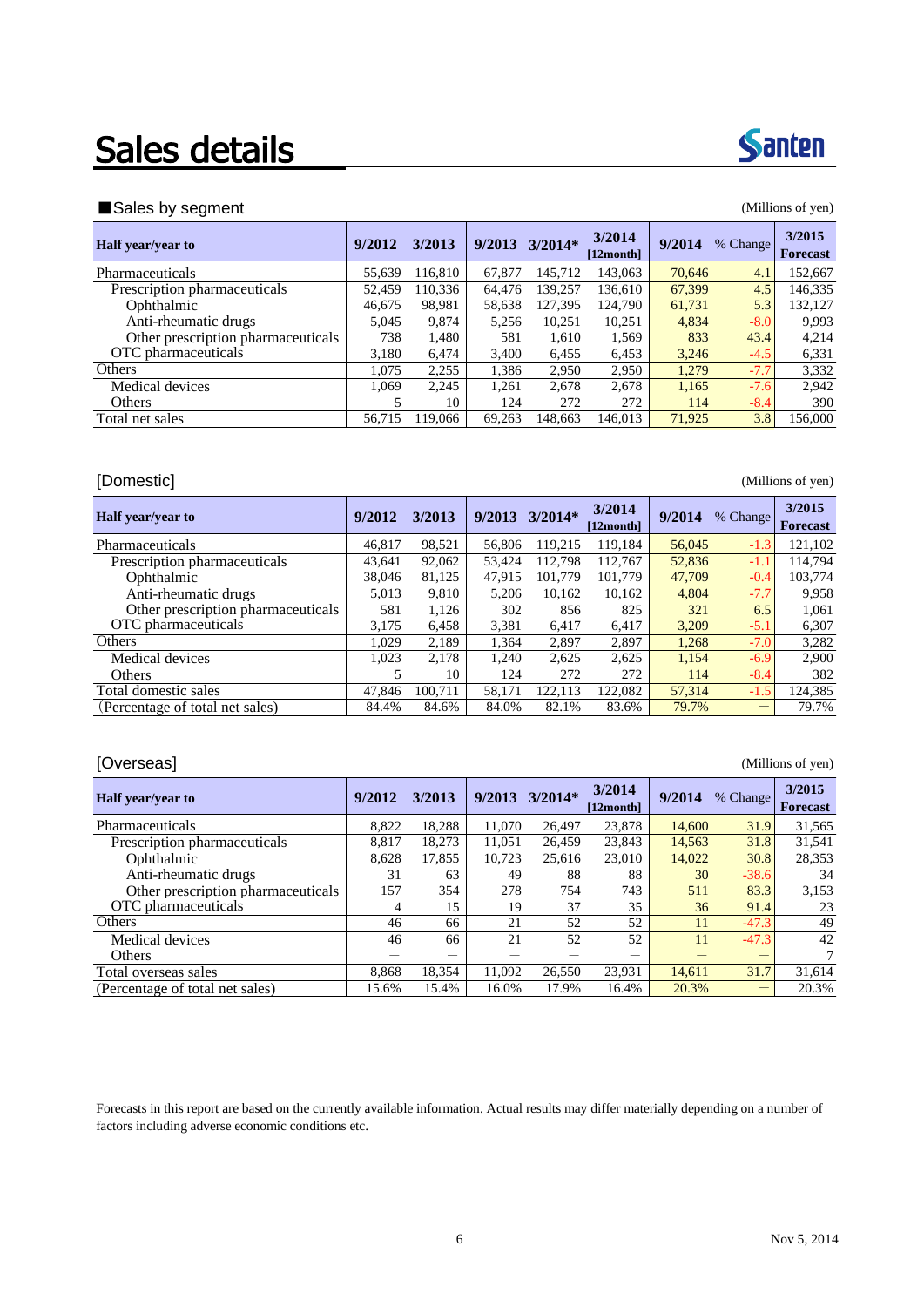## Sales details

#### ■Sales of major prescription pharmaceuticals

| <b>Therapeutic category</b>        | <b>Generic name/formulation</b>                 | <b>Brand name</b>    |       | <b>Region</b> Launched |
|------------------------------------|-------------------------------------------------|----------------------|-------|------------------------|
| Bacterial conjunctivitis           | levofloxacin/ophthalmic solution                | Cravit               | Japan | Apr- $00$              |
|                                    | ofloxacin/ophthalmic solution                   | <b>Tarivid</b>       | Japan | $Sep-87$               |
|                                    | tafluprost/opthalmic solution                   | <b>Tapros</b>        | Japan | $Dec-08$               |
|                                    | dorzolamide hydrochloride-timolol maleate/      |                      |       | $Jun-10$               |
|                                    | combination ophthalmic solution                 | Cosopt               | Japan |                        |
|                                    | timolol maleate/ophthalmic solution             | <b>Timoptol</b>      | Japan | $Sep-81$               |
| Glaucoma                           | timotol maleate/                                |                      |       | Nov-99                 |
|                                    | long-acting ophthalmic solution                 | <b>Timoptol-XE</b>   | Japan |                        |
|                                    | dorzolamide hydrochloride                       | <b>Trusopt</b>       | Japan | Aug- $14$              |
|                                    | bunazosin hydrochloride/opthalmic solution      | <b>Detantol</b>      | Japan | $Sep-01$               |
|                                    | isopropyl unoprostone/opthalmic solution        | Rescula $\mathbb{X}$ | Japan | $Oct-94$               |
|                                    | epinastine hydrochloride/ophthalmic solution    | <b>Alesion</b>       | Japan | $Nov-13$               |
| Allergy                            | levocabastine hydrochloride/                    | Livostin             |       | $Jan-01$               |
|                                    | ophthalmic solution                             |                      | Japan |                        |
| Corneal disease                    | sodium hyaluronate/ophthalmic solution          | <b>Hyalein</b>       | Japan | $Jun-95$               |
|                                    | diquafosol sodium                               | <b>Diquas</b>        | Japan | $Dec-10$               |
| Inflammation                       | fluorometholone/ophthalmic solution             | <b>Flumetholon</b>   | Japan | $Oct-75$               |
| Senile cataract                    | pirenoxine/ophthalmic solution                  | <b>Kary Uni</b>      | Japan | Jul-92                 |
|                                    | sodium hyaluronate/                             |                      |       | Jan- $95$              |
| Adjuvant for ophthalmic operations | adjuvant for ophthalmic operations              | <b>Opegan Hi</b>     | Japan |                        |
| Intravitreal VEGF inhibitor        | aflibercept solution for intravitreal injection | Evlea                | Japan | $Nov-12$               |
|                                    | bucillamine/tablet                              | <b>Rimatil</b>       | Japan | $Sep-87$               |
| Rheumatoid arthritis               | salazosulfapyridine/enteric coated tablet       | <b>Azulfidine-EN</b> | Japan | Dec-95                 |
|                                    | methotrexate/tablet                             | <b>Metolate</b>      | Japan | $Jul-04$               |

※Rescula: This product, which was launched in October 1994, has been sold by Santen Pharmaceutical Co., Ltd. since October 2004.

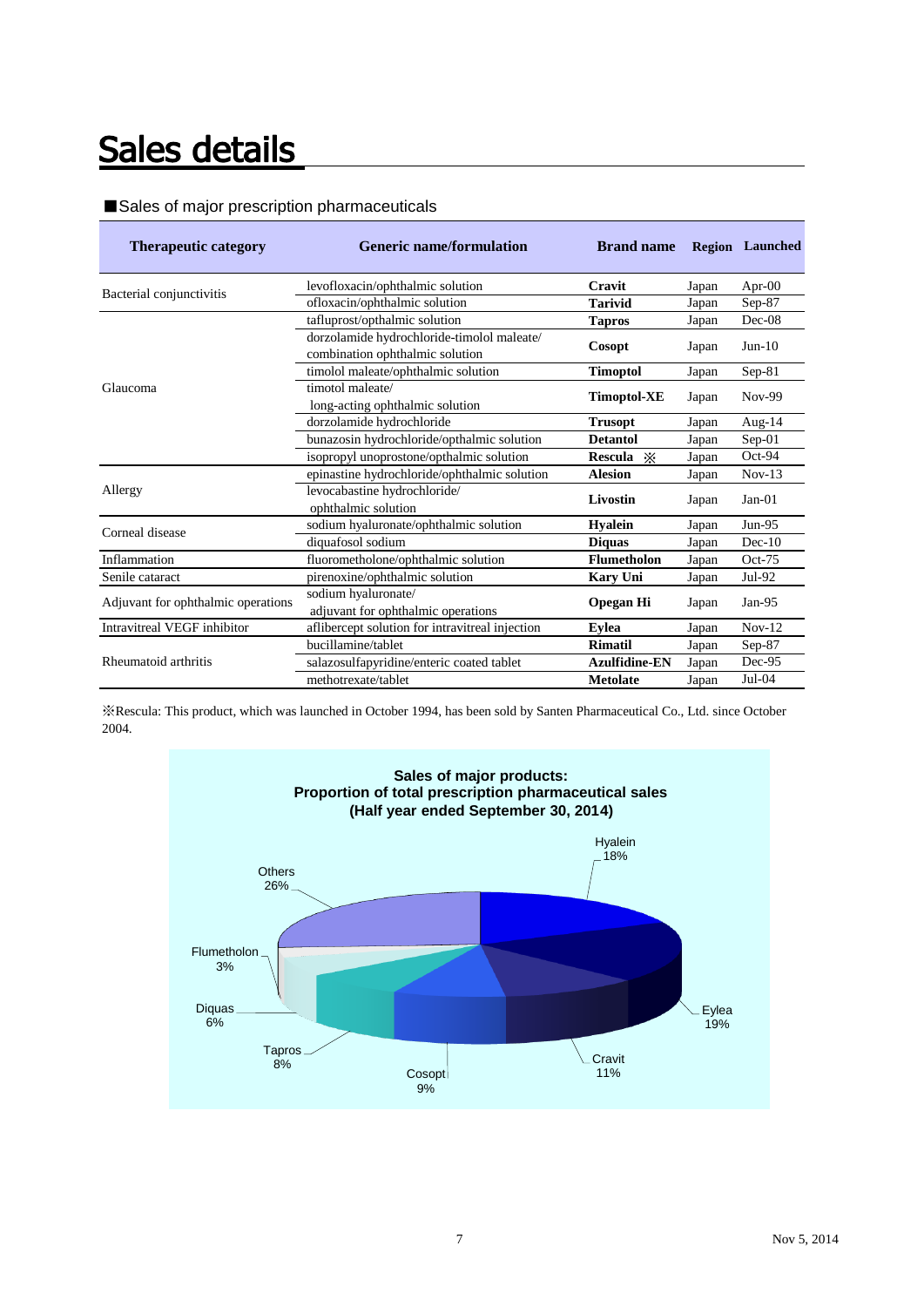

| (1.111110110011)         |        |                          |           |                           |        |                   |                           |          |                      |  |  |  |  |
|--------------------------|--------|--------------------------|-----------|---------------------------|--------|-------------------|---------------------------|----------|----------------------|--|--|--|--|
|                          |        |                          |           | Half year/year to         |        |                   |                           |          |                      |  |  |  |  |
| 9/2012                   | 3/2013 | 9/2013                   | $3/2014*$ | 3/2014<br>$[12$ month $]$ | 9/2014 | % Change          | 3/2015<br><b>Forecast</b> | % Change | <b>Brand name</b>    |  |  |  |  |
| 5,769                    | 10,857 | 6,149                    | 12,845    | 12,072                    | 6,218  | 1.1               | 12,178                    | $-5.2$   | Cravit               |  |  |  |  |
| 965                      | 1,830  | 973                      | 2,040     | 1,910                     | 961    | $-1.3$            | 1,912                     | $-6.3$   | <b>Tarivid</b>       |  |  |  |  |
| 3,933                    | 7,872  | 4,355                    | 9,509     | 9,466                     | 4,299  | $-1.3$            | 8,466                     | $-11.0$  | <b>Tapros</b>        |  |  |  |  |
| 4,252                    | 9,006  | 5,761                    | 11,846    | 11,846                    | 5,255  | $-8.8$            | 10,390                    | $-12.3$  | Cosopt               |  |  |  |  |
| 730                      | 1,366  | 629                      | 1,184     | 1,184                     | 547    | $-13.0$           | 1,176                     | $-0.7$   | <b>Timoptol</b>      |  |  |  |  |
| 1,099                    | 2,085  | 1,009                    | 1,931     | 1,931                     | 864    | $-14.4$           | 2,002                     | 3.7      | <b>Timoptol-XE</b>   |  |  |  |  |
| $\overline{\phantom{0}}$ | -      | $\overline{\phantom{0}}$ |           |                           | 385    | $\qquad \qquad -$ | 1,925                     |          | <b>Trusopt</b>       |  |  |  |  |
| 948                      | 1,734  | 777                      | 1,549     | 1,549                     | 611    | $-21.3$           | 1,317                     | $-15.0$  | <b>Detantol</b>      |  |  |  |  |
| 1,164                    | 2,243  | 1,096                    | 2,146     | 2,146                     | 971    | $-11.4$           | 1,930                     | $-10.1$  | <b>Rescula</b>       |  |  |  |  |
| $\overline{\phantom{0}}$ |        | $\overline{\phantom{0}}$ | 2,103     | 2,103                     | 1,562  | $\qquad \qquad -$ | 6,562                     | 212.0    | <b>Alesion</b>       |  |  |  |  |
| 1,176                    | 4,036  | 801                      | 2,534     | 2,534                     | 832    | 3.8               | 1,944                     | $-23.3$  | Livostin             |  |  |  |  |
| 10,884                   | 21,159 | 10,748                   | 21,823    | 21,268                    | 9,870  | $-8.2$            | 21,031                    | $-3.6$   | <b>Hyalein</b>       |  |  |  |  |
| 2,244                    | 5,563  | 3,529                    | 7,937     | 7,917                     | 3,594  | 1.8               | 8,235                     | 3.8      | <b>Diquas</b>        |  |  |  |  |
| 2,002                    | 4,447  | 1,807                    | 3,973     | 3,876                     | 1,946  | 7.7               | 3,964                     | $-0.2$   | Flumetholon          |  |  |  |  |
| 1,947                    | 3,765  | 1,957                    | 4,059     | 3,899                     | 1,992  | 1.8               | 4,161                     | 2.5      | <b>Kary Uni</b>      |  |  |  |  |
| 1,439                    | 2,842  | 1,433                    | 2,867     | 2,867                     | 1,291  | $-9.9$            | 2,654                     | $-7.4$   | <b>Opegan Hi</b>     |  |  |  |  |
| $\overline{\phantom{0}}$ | 3,183  | 8,164                    | 18,756    | 18,756                    | 10,628 | 30.2              | 19,200                    | 2.4      | <b>Eylea</b>         |  |  |  |  |
| 1,697                    | 3,253  | 1,633                    | 3,134     | 3,134                     | 1,355  | $-17.1$           | 2,735                     | $-12.7$  | <b>Rimatil</b>       |  |  |  |  |
| 1,934                    | 3,767  | 1,949                    | 3,819     | 3,819                     | 1,746  | $-10.4$           | 3,619                     | $-5.2$   | <b>Azulfidine-EN</b> |  |  |  |  |
| 1,006                    | 2,040  | 1,194                    | 2,410     | 2,410                     | 1,163  | $-2.6$            | 2,363                     | $-2.0$   | <b>Metolate</b>      |  |  |  |  |



Forecasts in this report are based on the currently available information. Actual results may differ materially depending on a number of factors including adverse economic conditions etc.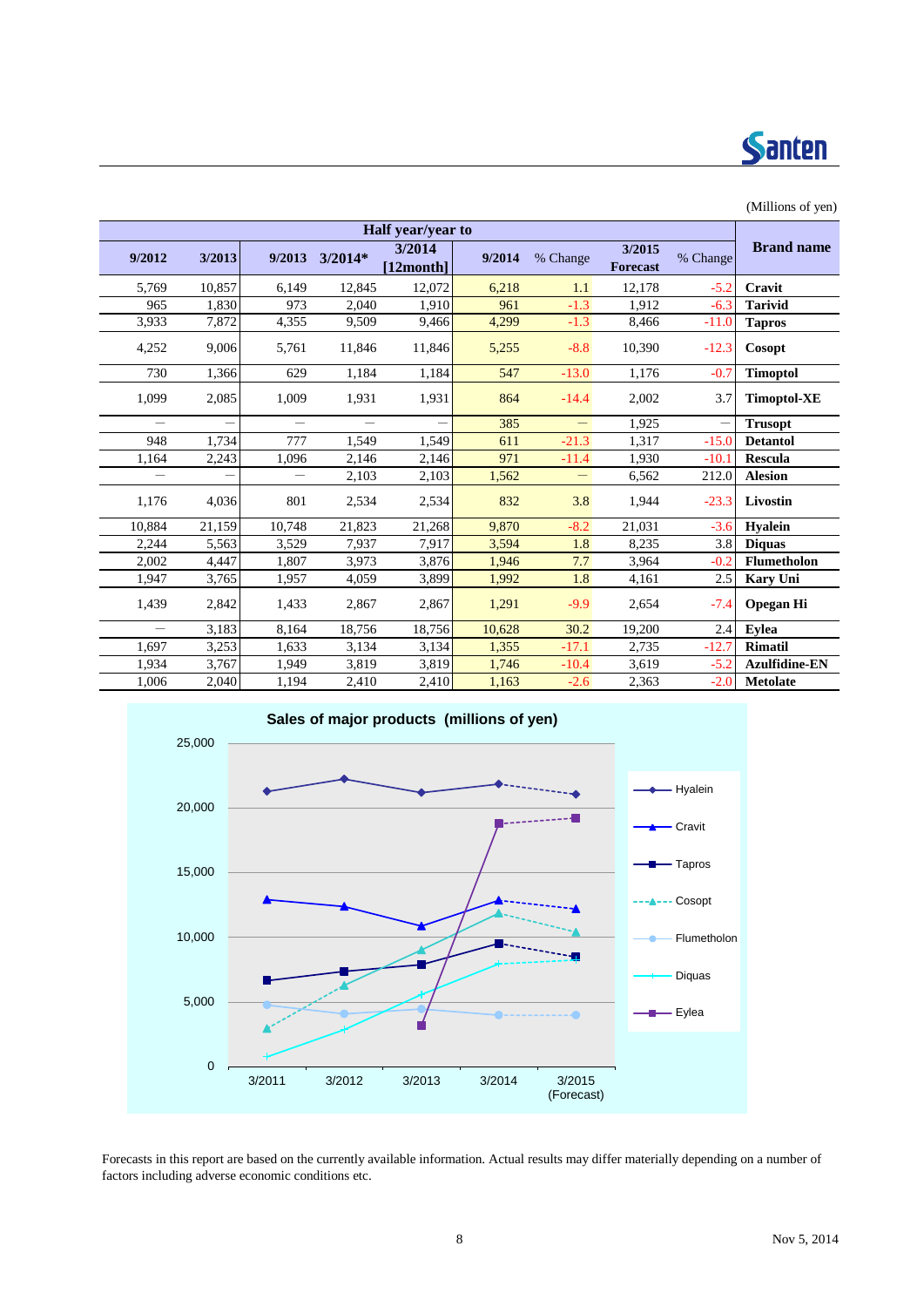# **Consolidated balance sheets**

### ■Assets

| At half-year/year end                   | 9/2012        |                       | 3/2013        |                       | 9/2013        |                     | 3/2014*       |                       | 9/2014             |                              |
|-----------------------------------------|---------------|-----------------------|---------------|-----------------------|---------------|---------------------|---------------|-----------------------|--------------------|------------------------------|
|                                         | Million yen   | Propor-<br>tion $(%)$ | Million yen   | Propor-<br>tion $(%)$ | Million yen   | Propor-<br>tion (%) | Million yen   | Propor-<br>tion $(%)$ | <b>Million</b> yen | Propor-<br>$\frac{1}{2}$ (%) |
| <b>Current assets</b>                   | 123,909       | 67.1                  | 132,582       | 66.4                  | 139,340       | 65.8                | 156,006       | 67.5                  | 130,321            | 49.8                         |
| Cash and deposits                       | 48,792        |                       | 50,884        |                       | 52,786        |                     | 63,509        |                       | 47,072             |                              |
| Notes and accounts<br>receivable-trade  | 39,259        |                       | 43,840        |                       | 47,497        |                     | 52,086        |                       | 52,304             |                              |
| Marketable securities                   | 13,208        |                       | 11,007        |                       | 12,310        |                     | 13,111        |                       | 6,503              |                              |
| Merchandise and finished goods          | 13,337        |                       | 16,703        |                       | 15,751        |                     | 16,223        |                       | 14,795             |                              |
| Work in process                         | 565           |                       | 624           |                       | 531           |                     | 390           |                       | 321                |                              |
| Raw materials and supplies              | 3,366         |                       | 3,620         |                       | 3,620         |                     | 3,417         |                       | 3,534              |                              |
| Deferred tax assets                     | 1,804         |                       | 1,880         |                       | 2,095         |                     | 2,346         |                       | 2,244              |                              |
| Other current assets                    | 3,576         |                       | 4,022         |                       | 4,749         |                     | 4,925         |                       | 3,550              |                              |
| Allowance for doubtful<br>receivables   | $-1$          |                       | $-1$          |                       | $-1$          |                     | $-3$          |                       | $-4$               |                              |
| <b>Fixed assets</b>                     | 60,837        | 32.9                  | 67,057        | 33.6                  | 72,349        | 34.2                | 75,099        | 32.5                  | 131,311            | 50.2                         |
| Tangible assets                         | 25,928        | 14.0                  | 27,420        | 13.7                  | 28,186        | 13.3                | 27,628        | 12.0                  | 27,731             | 10.6                         |
| Buildings and structures                | 12,333        |                       | 13,427        |                       | 14,346        |                     | 14,146        |                       | 13,683             |                              |
| Machinery, equipment<br>and vehicles    | 1,574         |                       | 1,584         |                       | 2,400         |                     | 2,210         |                       | 2,255              |                              |
| Land                                    | 8,200         |                       | 8,240         |                       | 8,251         |                     | 8,266         |                       | 8,276              |                              |
| Leased assets                           | 138           |                       | 158           |                       | 142           |                     | 155           |                       | 152                |                              |
| Construction in progress                | 2,239         |                       | 2,454         |                       | 967           |                     | 816           |                       | 1,290              |                              |
| Other tangibles                         | 1,442         |                       | 1,554         |                       | 2,078         |                     | 2,032         |                       | 2,073              |                              |
| Intangible assets                       | 12,360        | 6.7                   | 14,123        | 7.1                   | 15,449        | 7.3                 | 16,585        | 7.2                   | 71,205             | 27.2                         |
| Goodwill                                | 5,378         |                       | 5,936         |                       | 6,285         |                     | 6,297         |                       | 5,741              |                              |
| In-process research and<br>development  | 5,825         |                       | 6,767         |                       | 7,583         |                     | 8,357         |                       | 8,193              |                              |
| Manufacturing and Marketing<br>Approval |               |                       |               |                       |               |                     |               |                       | 55,390             |                              |
| Software                                | 730           |                       | 1,150         |                       | 1,193         |                     | 1,826         |                       | 1,665              |                              |
| Other intangibles                       | 425           |                       | 269           |                       | 386           |                     | 102           |                       | 215                |                              |
| Investments and other assets            | 22,548        | 12.2                  | 25,513        | 12.8                  | 28,713 13.6   |                     | 30,885        | 13.4                  | 32,374 12.4        |                              |
| Investment securities                   | 13,893        |                       | 18,173        |                       | 20,087        |                     | 21,739        |                       | 23,730             |                              |
| Deferred tax assets                     | 6,345         |                       | 4,460         |                       | 5,614         |                     | 5,488         |                       | 4,941              |                              |
| Other assets                            | 2,308         |                       | 2,879         |                       | 3,012         |                     | 3,657         |                       | 3,702              |                              |
| <b>Total assets</b>                     | 184,746 100.0 |                       | 199,640 100.0 |                       | 211,690 100.0 |                     | 231,105 100.0 |                       | 261,632 100.0      |                              |

※ Consolidated balance sheets is reflected on September 30, 2014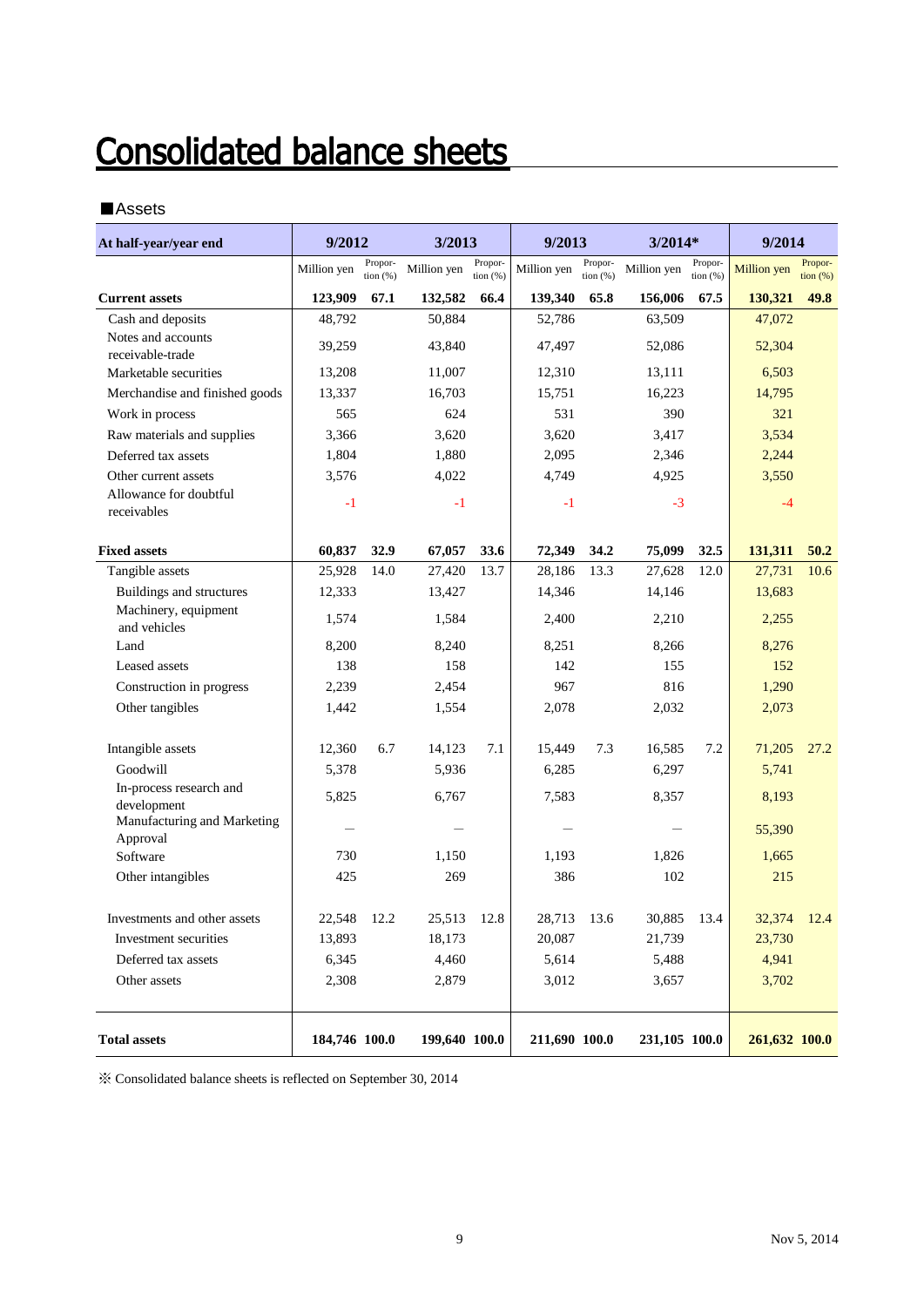

### ■Liabilities and net assets

| At half-year/year end                               | 9/2012        |                       | 3/2013        |                       | 9/2013        |                     | $3/2014*$     |                        | 9/2014        |                     |
|-----------------------------------------------------|---------------|-----------------------|---------------|-----------------------|---------------|---------------------|---------------|------------------------|---------------|---------------------|
|                                                     | Million yen   | Propor-<br>tion $(%)$ | Million yen   | Propor-<br>tion $(%)$ | Million yen   | Propor-<br>tion (%) | Million yen   | Propor-<br>tion $(% )$ | Million yen   | Propor-<br>tion (%) |
| <b>Current liabilities</b>                          | 23,671        | 12.8                  | 27,011        | 13.5                  | 29,218        | 13.8                | 39,093        | 16.9                   | 62,533        | 23.9                |
| Trade accounts payable                              | 5,570         |                       | 9,266         |                       | 10,197        |                     | 14,270        |                        | 7,429         |                     |
| Short term debt                                     |               |                       |               |                       |               |                     |               |                        | 35,000        |                     |
| Other payables                                      | 9,439         |                       | 9,868         |                       | 8,318         |                     | 9,695         |                        | 8,733         |                     |
| Income taxes payable                                | 4,479         |                       | 3,038         |                       | 5,578         |                     | 8,169         |                        | 4,716         |                     |
| Reserve for bonuses                                 | 2,711         |                       | 3,085         |                       | 2,908         |                     | 3,573         |                        | 3,170         |                     |
| Provision for sales returns                         | 84            |                       | 104           |                       | 111           |                     | 135           |                        | 142           |                     |
| Other current liabilities                           | 1,386         |                       | 1,647         |                       | 2,104         |                     | 3,249         |                        | 3,340         |                     |
| <b>Non-current liabilities</b>                      | 6,553         | 3.6                   | 7,496         | 3.8                   | 10,945        | 5.2                 | 10,802        | 4.7                    | 10,897        | 4.2                 |
| Lease Obligations                                   | 85            |                       | 87            |                       | 71            |                     | 59            |                        | 61            |                     |
| Deferred tax liabilities                            | 1,957         |                       | 2,269         |                       | 2,540         |                     | 2,796         |                        | 2,741         |                     |
| Retirement and severance                            | 3,643         |                       | 3,664         |                       |               |                     |               |                        |               |                     |
| benefits                                            |               |                       |               |                       |               |                     |               |                        |               |                     |
| Retirement and severance                            |               |                       |               |                       |               |                     |               |                        |               |                     |
| benefits for directors and                          | 203           |                       | 248           |                       |               |                     |               |                        |               |                     |
| corporate auditors<br>Net defined benefit liability |               |                       |               |                       | 6,232         |                     | 5,400         |                        | 5,657         |                     |
| Provision for business                              |               |                       |               |                       |               |                     |               |                        |               |                     |
| structure improvement                               |               |                       |               |                       | 739           |                     | 802           |                        | 853           |                     |
| Asset retirement obligation                         | 162           |                       | 160           |                       | 220           |                     | 221           |                        | 222           |                     |
| Other liabilities                                   | 501           |                       | 1,066         |                       | 1,141         |                     | 1,521         |                        | 1,360         |                     |
| <b>Total liabilities</b>                            | 30,224        | 16.4                  | 34,507        | 17.3                  | 40,164        | 19.0                | 49,896        | 21.6                   | 73,430        | 28.1                |
| <b>Shareholders' equity</b>                         | 161,705       | 87.5                  | 165,855       | 83.1                  | 171,177       | 80.9                | 175,328       | 75.9                   | 180,394       | 68.9                |
| Common stock                                        | 6,720         | 3.6                   | 7,080         | 3.5                   | 7,193         | 3.4                 | 7,264         | 3.1                    | 7,313         | 2.8                 |
| Capital surplus                                     | 8,075         | 4.4                   | 7,775         | 3.9                   | 7,887         | 3.7                 | 7,958         | 3.4                    | 8,008         | 3.1                 |
| Retained earnings                                   | 160,651       | 87.0                  | 151,001       | 75.6                  | 156,100       | 73.7                | 160,115       | 69.3                   | 165,085       | 63.1                |
| Treasury stock, at cost                             | $-13,742$     | $-7.4$                | $-2$          | $-0.0$                | $-4$          | $-0.0$              | $-9$          | $-0.0$                 | $-13$         | $-0.0$              |
| <b>Accumulated other</b>                            |               |                       |               |                       |               |                     |               |                        |               |                     |
| comprehensive income                                | $-7,587$      | $-4.1$                | $-1,047$      | $-0.5$                | -66           | $-0.0$              | 5,481         | 2.4                    | 7,237         | 2.8                 |
| Unrealized (losses) gains on                        | 92            | 0.1                   | 1,920         | 1.0                   | 1,846         | 0.9                 | 4,035         | 1.7                    | 5,256         | 2.0                 |
| securities, net of taxes                            |               |                       |               |                       |               |                     |               |                        |               |                     |
| Foreign currency translation                        | $-7,679$      | $-4.2$                | $-2,967$      | $-1.5$                | $-297$        | $-0.1$              | 2,574         | 1.1                    | 3,034         | 1.2                 |
| adjustments<br>Remeasurements of                    |               |                       |               |                       |               |                     |               |                        |               |                     |
| defined benefit plans                               |               |                       |               |                       | $-1,614$      | $-0.8$              | $-1,128$      | $-0.5$                 | $-1,053$      | $-0.4$              |
| <b>Stock subscription rights</b>                    | 403           | 0.2                   | 324           | 0.2                   | 415           | $0.2\,$             | 399           | 0.2                    | 570           | 0.2                 |
| <b>Total net assets</b>                             | 154,521       | 83.6                  | 165,132       | 82.7                  | 171,526       | 81.0                | 181,209       | 78.4                   | 188,202       | <b>71.9</b>         |
|                                                     |               |                       |               |                       |               |                     |               |                        |               |                     |
| <b>Total liabilities and</b><br>net assets          | 184,746 100.0 |                       | 199,640 100.0 |                       | 211,690 100.0 |                     | 231,105 100.0 |                        | 261,632 100.0 |                     |

※ Consolidated balance sheets is reflected on September 30, 2014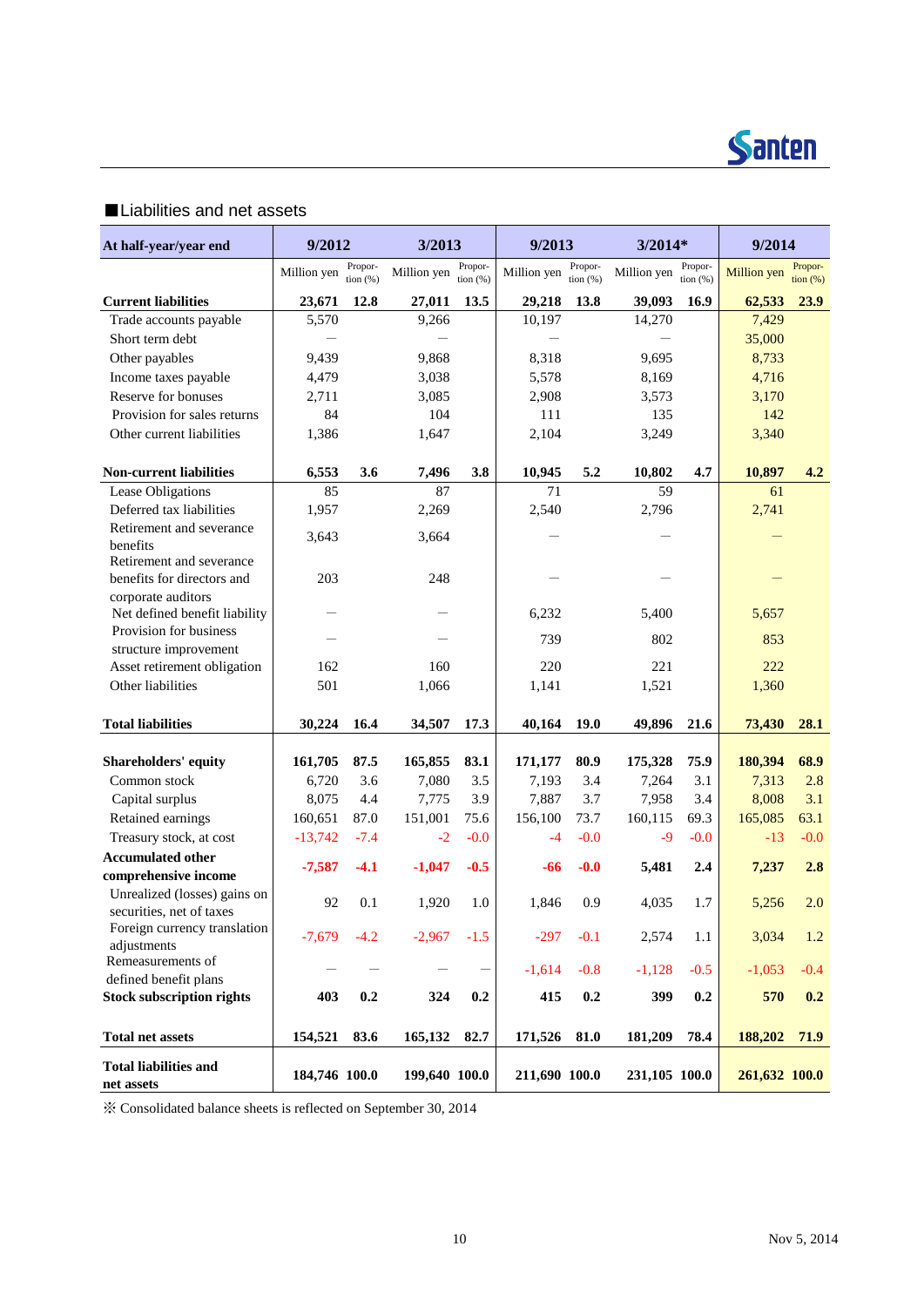# **Consolidated statements of cash flows**

| Half year/year to                                      | 9/2012                   | 3/2013    | 9/2013   | $3/2014*$ | 9/2014    |
|--------------------------------------------------------|--------------------------|-----------|----------|-----------|-----------|
| I. Cash flows from operating activities:               |                          |           |          |           |           |
| Income before income taxes                             | 13,477                   | 25,591    | 13,983   | 26,893    | 13,661    |
| Depreciation and amortization                          | 1,244                    | 2,656     | 1,336    | 2,914     | 2,729     |
| Amortization of goodwill                               | 319                      | 634       | 383      | 1,012     | 428       |
| Business structure improvement expenses                |                          |           | 867      | 1,380     |           |
| Increase/decrease in retirement and severance benefits | 188                      | 186       |          |           |           |
| Increase (decrease) in Net defined benefit liability   | $\overline{\phantom{0}}$ |           | 409      | 313       | 252       |
| Interest and dividend income                           | $-263$                   | $-522$    | $-280$   | $-601$    | $-313$    |
| Interest expense                                       | $\overline{2}$           | 6         | 3        | 5         | 34        |
| Increase/decrease in trade receivables                 | $-1,515$                 | $-5,559$  | $-3,317$ | $-7,672$  | $-100$    |
| Increase/decrease in inventories                       | 509                      | $-2,588$  | 1,480    | 1,650     | 1,472     |
| Increase/decrease in trade accounts payable            | $-2,481$                 | 1,170     | 873      | 4,927     | $-6,845$  |
| Other, net                                             | $-2,220$                 | $-1,790$  | $-1,602$ | 1,589     | $-230$    |
| Subtotal                                               | 9,260                    | 19,785    | 14,136   | 32,412    | 11,088    |
| Interest and dividend income received                  | 270                      | 532       | 289      | 614       | 322       |
| Interest expense paid                                  | $-0$                     | $-3$      | $-1$     | $-2$      | $-31$     |
| Income taxes paid                                      | $-5,168$                 | $-10,372$ | $-3,131$ | $-7,066$  | $-8,120$  |
| Net cash provided by operating activities              | 4,362                    | 9,942     | 11,293   | 25,958    | 3,258     |
| II. Cash flows from investing activities:              |                          |           |          |           |           |
| Increase in fixed deposits                             | $-449$                   | $-504$    | $-57$    | $-130$    | $-70$     |
| Decrease in fixed deposits                             | 174                      | 630       | 57       | 111       | 70        |
| Payments for acquisition of marketable securities      | $-304$                   | $-301$    | $-203$   | $-604$    |           |
| Proceeds from sales and redemption of securities       | 1,537                    | 4,048     | 800      | 2,407     | 2,103     |
| Payments for acquisition of fixed assets               | $-1,380$                 | $-3,608$  | $-2.639$ | $-4,786$  | $-57,808$ |
| Proceeds from sale of fixed assets                     | 30                       | 37        | 1        | 11        | 68        |
| Purchase of investment securities                      | $-2,219$                 | $-4,882$  | $-3,911$ | $-4,220$  | $-109$    |
| Other, net                                             | $\boldsymbol{0}$         | $-14$     | -0       | 515       | $\Omega$  |
| Net cash (used in) provided by investing activities    | $-2.612$                 | $-4.595$  | $-5.954$ | $-6,694$  | $-55,745$ |
| $\mathbf{I}$ . Cash flows from financing activities:   |                          |           |          |           |           |
| Proceeds from short-term debt                          |                          |           |          |           | 35,000    |
| Dividends paid                                         | $-4,354$                 | $-8,468$  | $-4,121$ | $-8,247$  | $-4,127$  |
| Other, net                                             | $-13,727$                | $-13,088$ | 203      | 294       | 65        |
| Net cash used in financing activities                  | $-18,082$                | $-21,557$ | $-3,918$ | $-7,953$  | 30,937    |
| <b>IV</b> . Effect of exchange rate changes on cash    | $-484$                   | 972       | 476      | 1,289     | 605       |
| and cash equivalents                                   |                          |           |          |           |           |
| V. Net increase/decrease in cash and cash equivalents  | $-16,817$                | $-15,238$ | 1,897    | 12,599    | $-20,943$ |
| VI. Cash and cash equivalents at beginning of year     | 75,035                   | 75,035    | 59,797   | 59,797    | 72,396    |
| <b>VII.</b> Cash and cash equivalents at end of year   | 58,218                   | 59,797    | 61,694   | 72,396    | 51,452    |

(Millions of yen)

※ Consolidated statements of cash flows is reflectde on September 30, 2014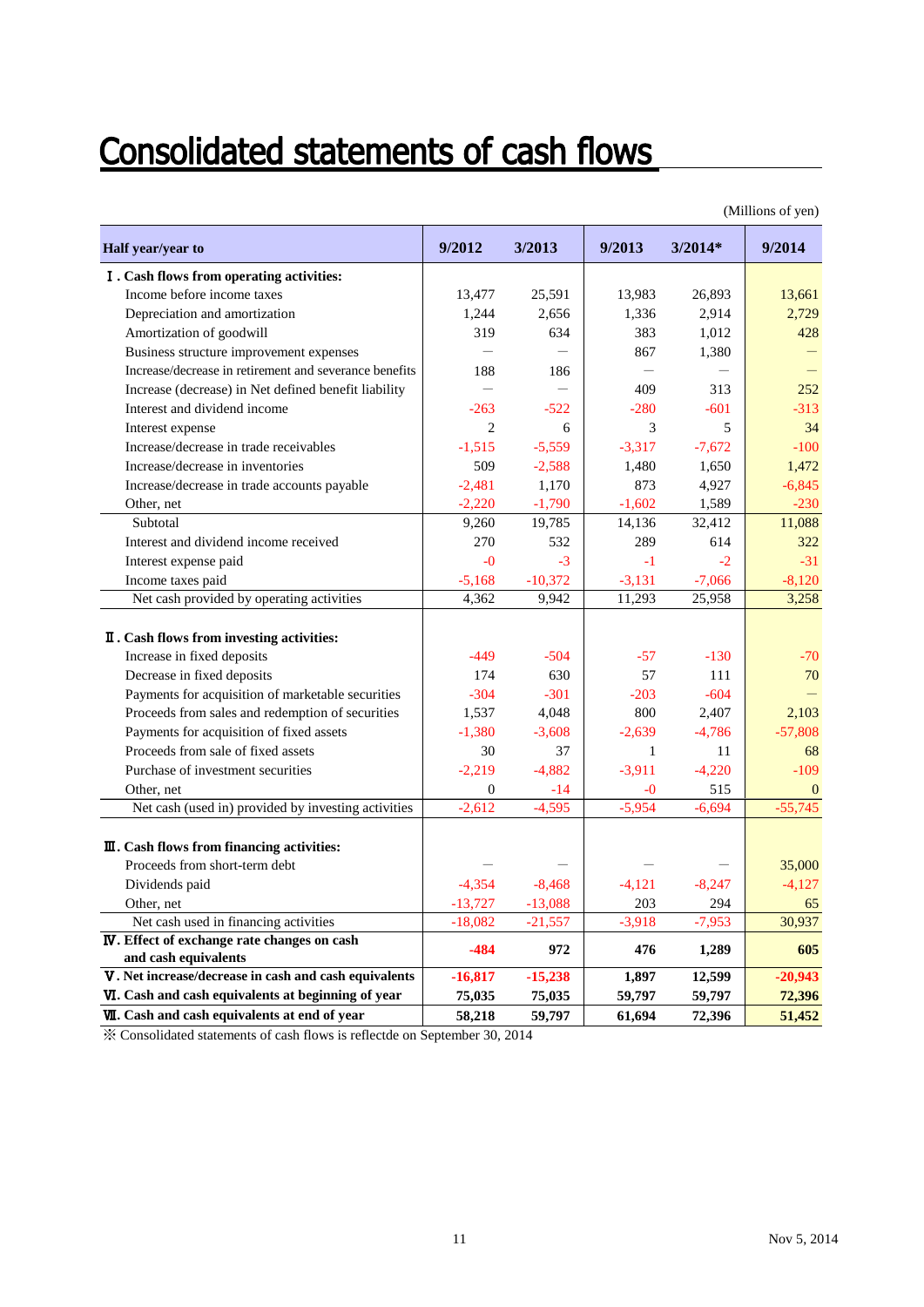# Other Consolidated information



#### ■R&D expenditures (Millions of yen)

| <b>Half</b> year/year to | 9/2012 | 3/2013 | 9/2013 | $3/2014*$ | 9/2014 | 3/2015<br><b>Forecast</b> |
|--------------------------|--------|--------|--------|-----------|--------|---------------------------|
| Consolidated             | 7.942  | 16.719 | 8.078  | 19.040    | 8.488  | 19,300                    |
| Percentage of net sales  | 14.0%  | 14.0%  | 1.7%   | 12.8%     | 11.8%  | 12.4%                     |

### ■Capital expenditures (Millions of yen)

| <b>Half</b> year/year to | 9/2012               | 3/2013 | 9/2013 | $3/2014*$ | 9/2014 | 3/2015<br><b>Forecast</b> |
|--------------------------|----------------------|--------|--------|-----------|--------|---------------------------|
| Consolidated             | $Q7^{\circ}$<br>.812 | 4.202  | 1,844  | 3,155     | 1,354  | 4,500                     |

### ■ Depreciation and amortization (Millions of yen)

| <b>Half</b> year/year to                        | 9/2012 | 3/2013 | 9/2013 | $3/2014*$ | 9/2014 | 3/2015<br><b>Forecast</b> |
|-------------------------------------------------|--------|--------|--------|-----------|--------|---------------------------|
| Manufacturing cost                              | 580    | 1,211  | 582    | 1,330     | 700    | 1,290                     |
| Selling, general and<br>administrative expenses | 276    | 533    | 289    | 648       | 1,581  | 4.620                     |
| R&D expenses                                    | 344    | 785    | 302    | 634       | 333    | 790                       |
| Consolidated total                              | .200   | 2,530  | 1.174  | 2,612     | 2,615  | 6.700                     |

### ■Number of employees

| At half-year/year end                | 9/2012 | 3/2013 | 9/2013 | $3/2014*$ | 9/2014 |
|--------------------------------------|--------|--------|--------|-----------|--------|
| Consolidated                         | 3.095  | 3,050  | 3.073  | 3,072     | 3,133  |
| Sales division                       | 1,314  | 1,322  | 1,353  | 1,360     | 1,416  |
| Production division                  | 863    | 820    | 799    | 785       | 771    |
| R&D division                         | 613    | 599    | 605    | 604       | 616    |
| Corporate or back-office<br>division | 305    | 309    | 316    | 323       | 330    |

Forecasts in this report are based on the currently available information. Actual results may differ materially depending on a number of factors including adverse economic conditions etc.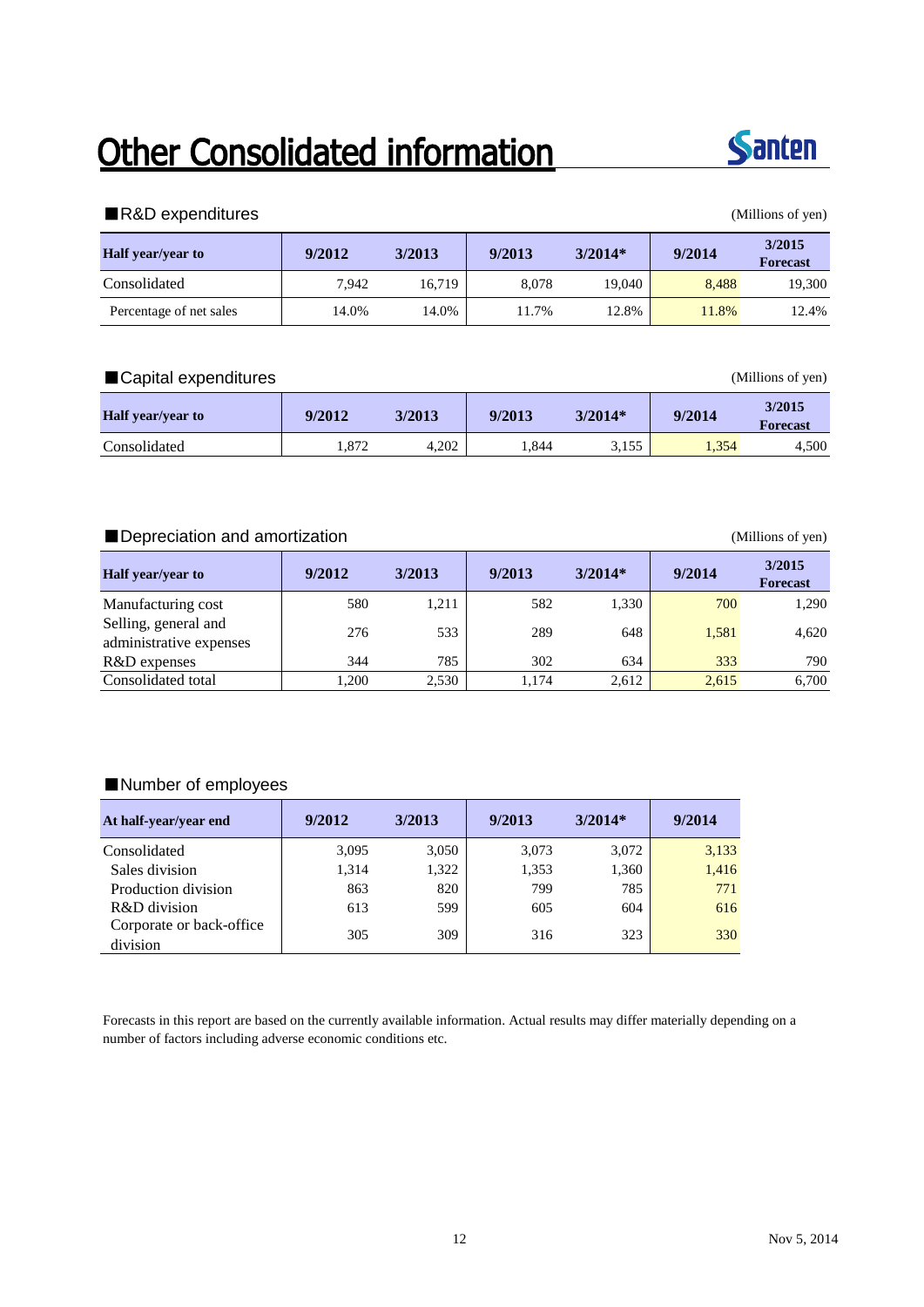# Reference information<br>Research & development

### ■Pipeline of prescription pharmaceuticals (Clinical Stage)

| Generic name                                                                                                                                                                                                                                                                                     | Dev. code | Indication                                                                                                                                                                                                                                                                                       | Original/Licensor                     | Region        | P <sub>1</sub> | P <sub>2</sub> | P <sub>3</sub> | NDA Filed                   | Approved Launched |  |  |  |
|--------------------------------------------------------------------------------------------------------------------------------------------------------------------------------------------------------------------------------------------------------------------------------------------------|-----------|--------------------------------------------------------------------------------------------------------------------------------------------------------------------------------------------------------------------------------------------------------------------------------------------------|---------------------------------------|---------------|----------------|----------------|----------------|-----------------------------|-------------------|--|--|--|
| Tafluprost                                                                                                                                                                                                                                                                                       | DE-085    | Glaucoma/<br>Ocular hypertension                                                                                                                                                                                                                                                                 | Co-development<br>with Asahi Glass    | Asia<br>China |                |                |                | $Jan-11$                    | <b>Mar-10</b>     |  |  |  |
|                                                                                                                                                                                                                                                                                                  |           | A prostaglandin F <sub>2a</sub> derivative for the treatment of glaucoma and ocular hypertension. Since December, 2008, launched in Japan, Europe, and the U.S.                                                                                                                                  |                                       |               |                |                |                |                             |                   |  |  |  |
|                                                                                                                                                                                                                                                                                                  |           | In Asia, launched in Hong Kong, Korea, Indonesia, and Singapore, etc. NDA filed in China in January, 2011.                                                                                                                                                                                       |                                       |               |                |                |                |                             |                   |  |  |  |
| Generic name                                                                                                                                                                                                                                                                                     | Dev. code | Indication                                                                                                                                                                                                                                                                                       | Original/Licensor                     | Region        | P <sub>1</sub> | P <sub>2</sub> | P <sub>3</sub> | NDA Filed Approved Launched |                   |  |  |  |
|                                                                                                                                                                                                                                                                                                  |           |                                                                                                                                                                                                                                                                                                  | Merck Sharp &                         | Korea         |                |                |                |                             | <b>Oct-13</b>     |  |  |  |
| Diquafosol sodium                                                                                                                                                                                                                                                                                | DE-089    | Dry eye                                                                                                                                                                                                                                                                                          | Dohme Corp. (U.S.)                    | China         |                |                |                | $Jan-12$                    |                   |  |  |  |
| A dry eye treatment drug which stimulates secretion of mucin and aqueous components from the corneal epithelium. Its mechanism of action is different<br>from other existing treatments. Launched in December, 2010 in Japan and in October, 2013 in Korea. NDA filed in China in January, 2012. |           |                                                                                                                                                                                                                                                                                                  |                                       |               |                |                |                |                             |                   |  |  |  |
| Generic name                                                                                                                                                                                                                                                                                     | Dev. code | Indication                                                                                                                                                                                                                                                                                       | Original/Licensor                     | Region        | P <sub>1</sub> | P <sub>2</sub> | P <sub>3</sub> | <b>NDA Filed</b>            | Approved Launched |  |  |  |
| Lomerizine HCI                                                                                                                                                                                                                                                                                   | DE-090    | Glaucoma                                                                                                                                                                                                                                                                                         | MSD K.K.                              | Japan         |                |                |                |                             |                   |  |  |  |
|                                                                                                                                                                                                                                                                                                  |           | A new type of glaucoma treatment which inhibits the progression of visual field defects. It is the only calcium antagonist being development as an oral<br>glaucoma treatment. Compared to NMDA receptor antagonists, it has excellent safety profile with mild systemic adverse drug reactions. |                                       |               |                |                |                |                             |                   |  |  |  |
| Generic name                                                                                                                                                                                                                                                                                     | Dev. code | Indication                                                                                                                                                                                                                                                                                       | Original/Licensor                     | Region        | P <sub>1</sub> | P <sub>2</sub> | P <sub>3</sub> | NDA Filed Approved Launched |                   |  |  |  |
|                                                                                                                                                                                                                                                                                                  |           |                                                                                                                                                                                                                                                                                                  |                                       | U.S.          |                |                |                |                             |                   |  |  |  |
| Sirolimus                                                                                                                                                                                                                                                                                        | DE-109    | <b>Uveitis</b>                                                                                                                                                                                                                                                                                   | Original                              | Japan         |                |                |                |                             |                   |  |  |  |
|                                                                                                                                                                                                                                                                                                  |           |                                                                                                                                                                                                                                                                                                  |                                       |               |                |                |                |                             |                   |  |  |  |
|                                                                                                                                                                                                                                                                                                  |           |                                                                                                                                                                                                                                                                                                  |                                       | Europe        |                |                |                |                             |                   |  |  |  |
|                                                                                                                                                                                                                                                                                                  |           | An intravitreal injection with immunosuppressive effect, anti-angiogenic effect, etc. Phase 3 study is ongoing in the U.S., Japan and Europe.                                                                                                                                                    |                                       |               |                |                |                |                             |                   |  |  |  |
| Generic name                                                                                                                                                                                                                                                                                     | Dev. code | Indication                                                                                                                                                                                                                                                                                       | Original/Licensor                     | Region        | P <sub>1</sub> | P <sub>2</sub> | P <sub>3</sub> | NDA Filed                   | Approved Launched |  |  |  |
| Tafluprost/                                                                                                                                                                                                                                                                                      | DE-111    | Glaucoma/                                                                                                                                                                                                                                                                                        | Co-development                        | Japan         |                |                |                | Sept-13                     |                   |  |  |  |
| <b>Timolol maleate</b>                                                                                                                                                                                                                                                                           |           | Ocular hypertension                                                                                                                                                                                                                                                                              | with Asahi Glass                      | Europe        |                |                |                | June-13                     |                   |  |  |  |
| September, 2013.                                                                                                                                                                                                                                                                                 |           | A fixed dose combination drug of a prostaglandin F <sub>2a</sub> derivative and a beta-adrenergic receptor blocker. NDA filed in Europe. Approved in Japan in                                                                                                                                    |                                       |               |                |                |                |                             |                   |  |  |  |
| Generic name                                                                                                                                                                                                                                                                                     | Dev. code | Indication                                                                                                                                                                                                                                                                                       | Original/Licensor                     | Region        | P <sub>1</sub> | P <sub>2</sub> | P <sub>3</sub> | NDA Filed                   | Approved Launched |  |  |  |
| (Undetermined)                                                                                                                                                                                                                                                                                   | DE-117    | Glaucoma/<br>Ocular hypertension                                                                                                                                                                                                                                                                 | Co-development<br>with Ube Industries | U.S.          |                | (Phase 2b)     |                |                             |                   |  |  |  |
|                                                                                                                                                                                                                                                                                                  |           | An EP2 receptor agonist with a new mechanism of action. Started Phase 2b in the U.S in June, 2014.                                                                                                                                                                                               |                                       |               |                |                |                |                             |                   |  |  |  |
| Generic name                                                                                                                                                                                                                                                                                     | Dev. code | Indication                                                                                                                                                                                                                                                                                       | Original/Licensor                     | Region        | P <sub>1</sub> | P <sub>2</sub> | P <sub>3</sub> | NDA Filed Approved Launched |                   |  |  |  |
|                                                                                                                                                                                                                                                                                                  |           | Glaucoma/                                                                                                                                                                                                                                                                                        | Co-development                        | Japan         |                |                |                |                             | $Oct-13$          |  |  |  |
| DE-118<br>Tafluprost<br>Ocular hypertension<br>with Asahi Glass<br>Mar-14<br>Asia                                                                                                                                                                                                                |           |                                                                                                                                                                                                                                                                                                  |                                       |               |                |                |                |                             |                   |  |  |  |
|                                                                                                                                                                                                                                                                                                  |           | A prostaglandin $F_{2a}$ derivative for the treatment of glaucoma and ocular hypertension. Preservative-free, unit-dose type product. Launched in October,<br>2013 in Japan. NDA filed appropriately in Asian countries since March, 2014.                                                       |                                       |               |                |                |                |                             |                   |  |  |  |
| Generic name                                                                                                                                                                                                                                                                                     | Dev. code | Indication                                                                                                                                                                                                                                                                                       | Original/Licensor                     | Region        | P <sub>1</sub> | P <sub>2</sub> | P <sub>3</sub> | NDA Filed Approved Launched |                   |  |  |  |
| (Undetermined)                                                                                                                                                                                                                                                                                   | DE-120    | Wet Age-related macular<br>degeneration                                                                                                                                                                                                                                                          | Original                              | U.S.          |                | (Phase 1/2a)   |                |                             |                   |  |  |  |
|                                                                                                                                                                                                                                                                                                  |           | An intravitreal injection with dual inhibitor of VEGF and PDGF. Started on Phase 1/2a in the U.S., in January, 2014.                                                                                                                                                                             |                                       |               |                |                |                |                             |                   |  |  |  |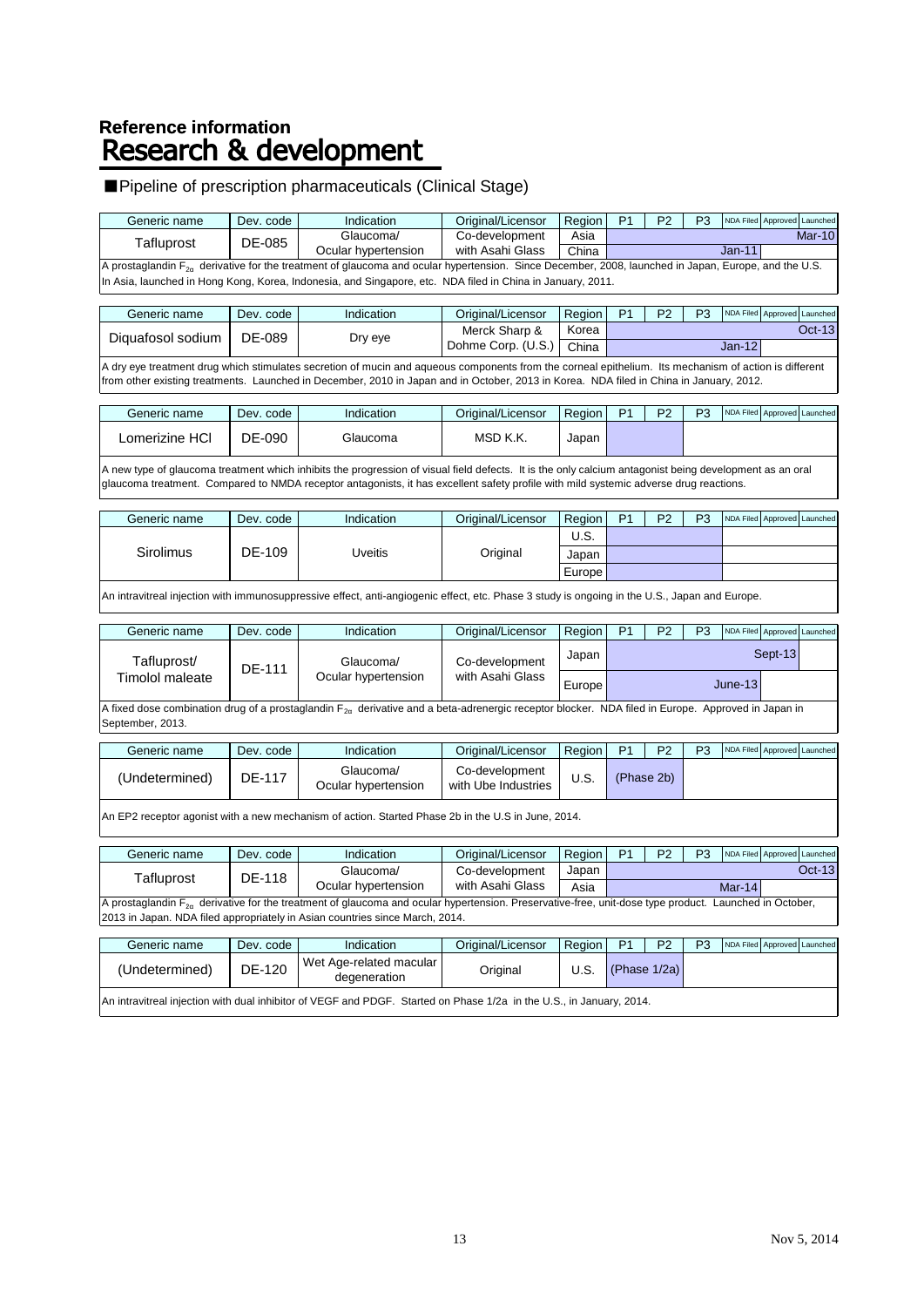

### ■Santen S.A.S. pipeline of prescription pharmaceuticals (Clinical Stage)

| Generic name  | Dev. name  | Indication                                                                                                                                                                        | Original/Licensor               | Region | P <sub>1</sub> | P <sub>2</sub> | P <sub>3</sub> | NDA Filed Approved Launched |  |  |  |  |
|---------------|------------|-----------------------------------------------------------------------------------------------------------------------------------------------------------------------------------|---------------------------------|--------|----------------|----------------|----------------|-----------------------------|--|--|--|--|
|               |            |                                                                                                                                                                                   |                                 | Europe |                |                |                | $Dec-13$                    |  |  |  |  |
| Ciclosporin   | Cyclokat   | Severe dry eye                                                                                                                                                                    | Original                        | U.S.   |                |                |                |                             |  |  |  |  |
|               |            | An ophthalmic emulsion which improves symptoms and signs of severe dry eye by immunosuppressive effect. Cationic<br>emulsion technology has enhanced ocular tissue absorption.    |                                 |        |                |                |                |                             |  |  |  |  |
|               |            | Vernal Keratoconjunctivitis                                                                                                                                                       | Original                        | Europe |                |                |                |                             |  |  |  |  |
| Ciclosporin   | Vekacia    | An ophthalmic emulsion which improves symptoms of vernal keratoconjunctivitis by immunosuppressive effect. Cationic<br>emulsion technology has enhanced ocular tissue absorption. |                                 |        |                |                |                |                             |  |  |  |  |
| Latanoprost   | Catioprost | Glaucoma/<br>Ocular hypertension                                                                                                                                                  | Original                        | Europe |                |                |                |                             |  |  |  |  |
|               |            | An ophthalmic emulsion of a prostaglandin $F_{2n}$ derivative, for the treatment of glaucoma and ocular hypertension.                                                             |                                 |        |                |                |                |                             |  |  |  |  |
| Dexamethasone | Cortiject  | Diabetic macular edema                                                                                                                                                            | U.S.<br>(Phase 1/2)<br>Original |        |                |                |                |                             |  |  |  |  |
| Palmitate     |            | An intravitreal injection with anti-inflammatory effect.                                                                                                                          |                                 |        |                |                |                |                             |  |  |  |  |

\*Catioprost and Cortiject are under project evaluation.

### ■Changes from 1Q FY14 (August 5, 2014)

| ∕. Code<br>Dev.<br>name | Changes |
|-------------------------|---------|
|                         | None    |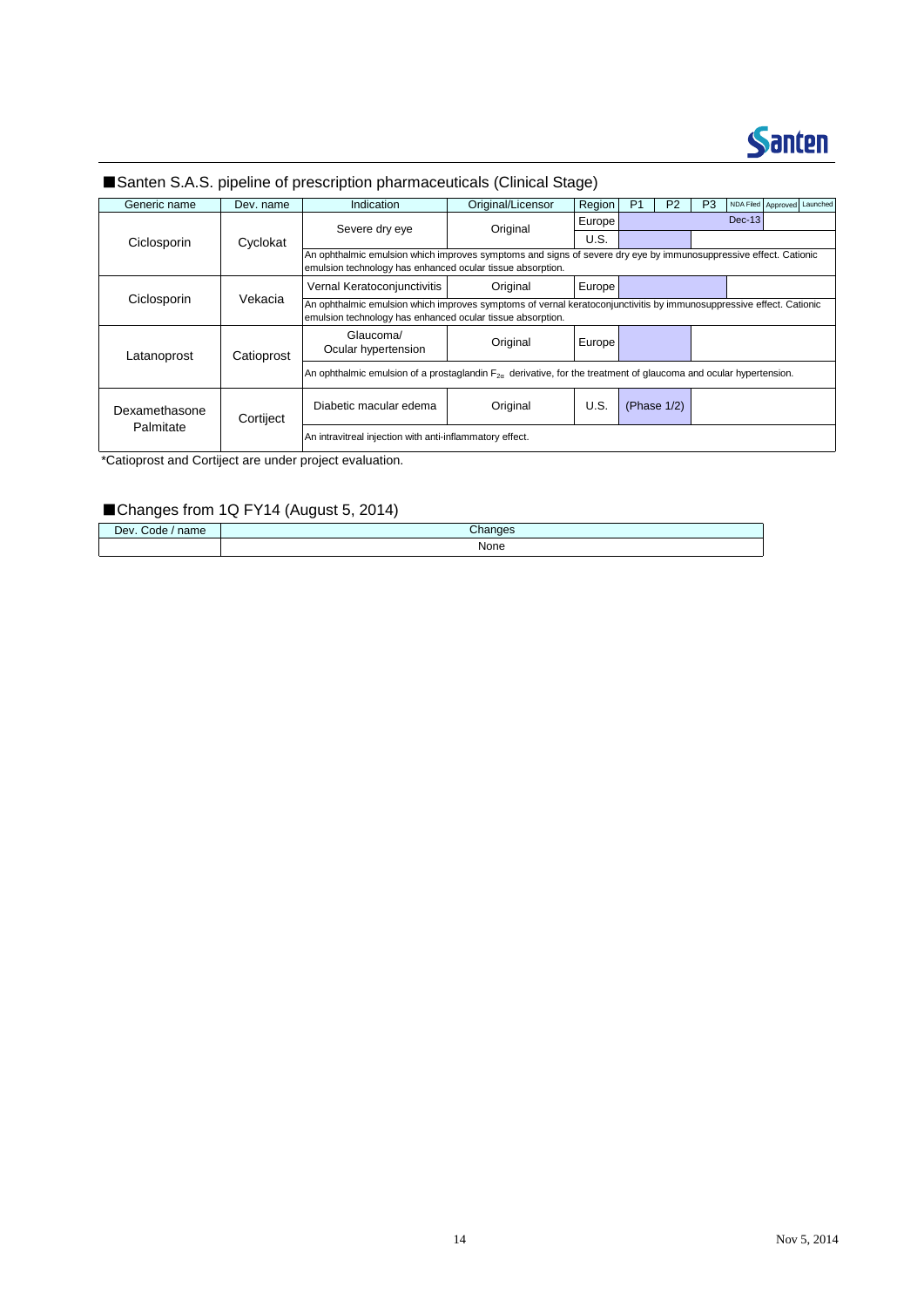### Pharmaceutical market in Japan

| Revision of National Health Insurance (NHI) drug prices<br>$(\%)$                                         |                                                                                      |                          |        |                 |                      |                          |                     |  |              |  |  |  |  |
|-----------------------------------------------------------------------------------------------------------|--------------------------------------------------------------------------------------|--------------------------|--------|-----------------|----------------------|--------------------------|---------------------|--|--------------|--|--|--|--|
|                                                                                                           | 2014<br>2013<br>2004<br>2005<br>2006<br>2010<br>2009<br>2007<br>2008<br>2011<br>2012 |                          |        |                 |                      |                          |                     |  |              |  |  |  |  |
| Industry average                                                                                          | $-4.2$                                                                               |                          | $-6.7$ | $-$ early -5%   | $- \text{mid } -6\%$ | $\overline{\phantom{m}}$ | $-6.3\%$            |  | $-2.7\%$     |  |  |  |  |
| Ophthalmic drugs                                                                                          | $-2.7$                                                                               | $\overline{\phantom{m}}$ | $-5.5$ | $-$ high $-3\%$ | $-$ early -3%        |                          | $- \text{mid} -4\%$ |  | $-$ high -1% |  |  |  |  |
| $-$ high -1%<br>$- \text{mid} -5\%$<br>$-$ high -5%<br>Santen<br>$-3.2$<br>$- \text{mid } -3\%$<br>$-5.3$ |                                                                                      |                          |        |                 |                      |                          |                     |  |              |  |  |  |  |

(Compiled by Santen)

Revision of NHI drug prices: In Japan, drug prices are generally revised every two years to reflect their market price. The drugs marketed at lower market prices will bear larger reduction margins at the revision.

Including the consumer tax increase impact

|                  | 2014       |
|------------------|------------|
| Industry average | $-5.6\%$   |
| Ophthalmic drugs | high $-4%$ |
| Santen           | high $-4%$ |

#### ■Market shares

|                          | (Billions of yen) |        |        |        |        |  |  |
|--------------------------|-------------------|--------|--------|--------|--------|--|--|
| <b>Half</b> year/year to | 9/2012            | 3/2013 | 9/2013 | 3/2014 | 9/2014 |  |  |
| Prescription ophthalmics | 35.6%             | 35.3%  | 40.3%  | 39.4%  | 39.4%  |  |  |
|                          | 130.0             | 273.4  | 141.6  | 301.3  | 153.4  |  |  |
| Anti-rheumatic drugs*    | 39.8%             | 39.7%  | 38.9%  | 38.4%  | 37.1%  |  |  |
| (DMARD <sub>s</sub> )    | 13.8              | 27.3   | 14.3   | 28.7   | 14.1   |  |  |

Notes: - On an NHI drug price basis. Copyright IMS Health, 2014 \*Disease-modifying anti-rheumatic drugs Source: Santen analysis based on IMS JPM

Period: 2012.4-2014.9; Unauthorized copy prohibited

| Market shares by therapeutic area - prescription ophthalmics<br>(Billions of yen) |        |        |        |        |        |  |  |  |  |  |  |
|-----------------------------------------------------------------------------------|--------|--------|--------|--------|--------|--|--|--|--|--|--|
| Half year/year to                                                                 | 9/2012 | 3/2013 | 9/2013 | 3/2014 | 9/2014 |  |  |  |  |  |  |
| Anti-glaucoma                                                                     | 30.5%  | 30.4%  | 30.7%  | 30.5%  | 30.9%  |  |  |  |  |  |  |
|                                                                                   | 47.1   | 94.8   | 51.0   | 104.7  | 51.4   |  |  |  |  |  |  |
| Corneal disease treatments                                                        | 75.7%  | 74.6%  | 71.8%  | 70.5%  | 66.5%  |  |  |  |  |  |  |
|                                                                                   | 18.9   | 39.7   | 21.4   | 44.2   | 21.5   |  |  |  |  |  |  |
| Anti-infective                                                                    | 62.0%  | 61.6%  | 59.9%  | 58.5%  | 55.2%  |  |  |  |  |  |  |
|                                                                                   | 10.1   | 18.9   | 9.7    | 18.3   | 8.8    |  |  |  |  |  |  |
| Anti-allergy                                                                      | 18.6%  | 16.0%  | 18.3%  | 21.2%  | 30.4%  |  |  |  |  |  |  |
|                                                                                   | 10.6   | 30.9   | 10.0   | 27.9   | 11.9   |  |  |  |  |  |  |
| Anti-VEGF*                                                                        |        | 10.9%  | 51.4%  | 48.7%  | 45.7%  |  |  |  |  |  |  |
|                                                                                   | 13.1   | 28.3   | 17.9   | 43.1   | 28.5   |  |  |  |  |  |  |

Notes: - On an NHI drug price basis. Copyright IMS Health, 2014

 - Lower figures indicate market size. Source: Santen analysis based on IMS JPM \*Anti-Vascular Endothelial Growth Factor Period: 2012.4-2014.9; Unauthorized copy prohibited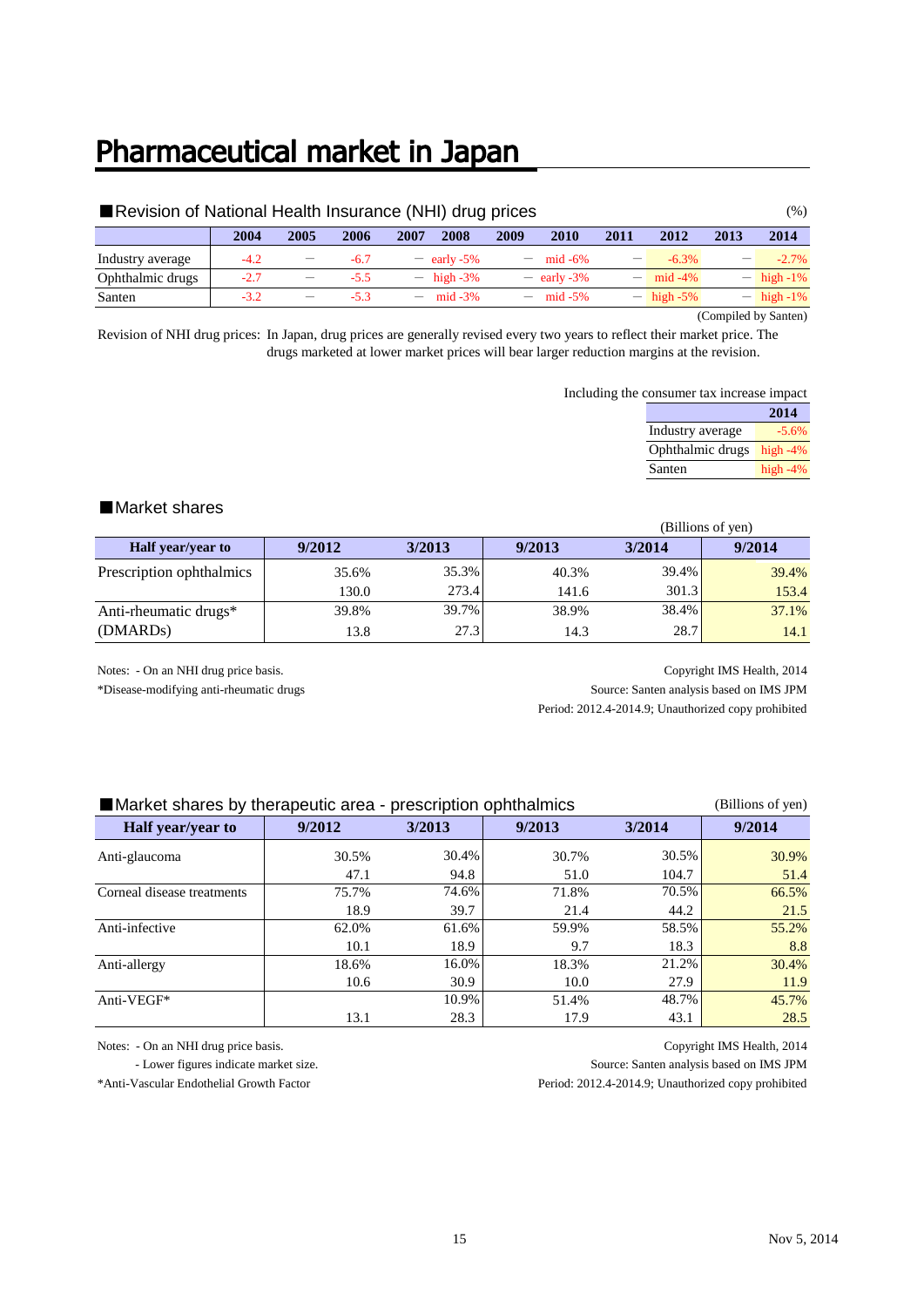## **Stock information**



### ■Stock price (※Tokyo Securities Exchange 1st market) (Yen and thousand shares) **Oct-13 Nov-13 Dec-13 Jan-14 Feb-14 Mar-14 Apr-14 May-14 Jun-14 Jul-14 Aug-14 Sep-14** Stock price: End of month 4,955 4,875 4,905 4,330 4,755 4,580 4,560 5,480 5,700 6,080 6,000 6,140 Volume 4,005 5,891 4,366 5,352 7,244 4,964 5,998 6,857 6,720 3,723 6,187 4,439 4,000 4,500 5,000 5,500 6,000 6,500 Stock price and volume 0 5,000 10,000 Oct-13 Nov-13 Dec-13 Jan-14 Feb-14 Mar-14 Apr-14 May-14 Jun-14 Jul-14 Aug-14 Sep-14

※Tokyo Stock Exchange and Osaka Stock Exchange have been merged since July, 2013.

| Major shareholders (top 10)                                                                                                                              |                 | As of September 30, 2014 |
|----------------------------------------------------------------------------------------------------------------------------------------------------------|-----------------|--------------------------|
| <b>Name</b>                                                                                                                                              | Number of       | Percentage of            |
|                                                                                                                                                          | shares held     | investment               |
|                                                                                                                                                          | Thousand shares | %                        |
| State Street Bank and Trust Company 505223                                                                                                               | 5,979           | 7.2                      |
| Japan Trustee Service Bank, Ltd. (Trust Account)                                                                                                         | 5,530           | 6.7                      |
| The Master Trust Bank of Japan, Ltd. (Trust Account)                                                                                                     | 4,471           | 5.4                      |
| Development Bank of Japan Inc.                                                                                                                           | 3,310           | 4.0                      |
| Nippon Life Insurance Company                                                                                                                            | 2,306           | 2.8                      |
| The Bank of Tokyo-Mitsubishi UFJ, Ltd.                                                                                                                   | 2,120           | 2.6                      |
| Ono Pharmaceutical Co., Ltd.                                                                                                                             | 1,861           | 2.3                      |
| Daiichi Sankyo Company, Ltd.                                                                                                                             | 1,836           | 2.2                      |
| National Mutual Insurance Federation of Agricultural Cooperatives                                                                                        | 1,438           | 1.7                      |
| Trust & Custody Services Bank, Ltd. as trustee for Eisai Co., Ltd. Retirement<br>Benefit Trust Account re-entrusted by Mizuho Trust and Banking Co., Ltd | 1,372           | 1.7                      |

#### ■Major stock information

|                                                      | 3/2011  | 3/2012 3/2013 3/2014 9/2014     |        |        |
|------------------------------------------------------|---------|---------------------------------|--------|--------|
| Issued shares (thousands)                            | 87.053  | 87,146 82,469                   | 82.582 | 82,611 |
| Treasury stock (thousands)                           |         |                                 |        | -3     |
| Market Capitalization (million)                      | 288.579 | 308,059 366,983 378,219 507,218 |        |        |
| A purchased amount of money (millions of yen)        |         | 13.735                          |        |        |
| The number of the purchased stocks (thousand shares) |         | 4.937                           |        |        |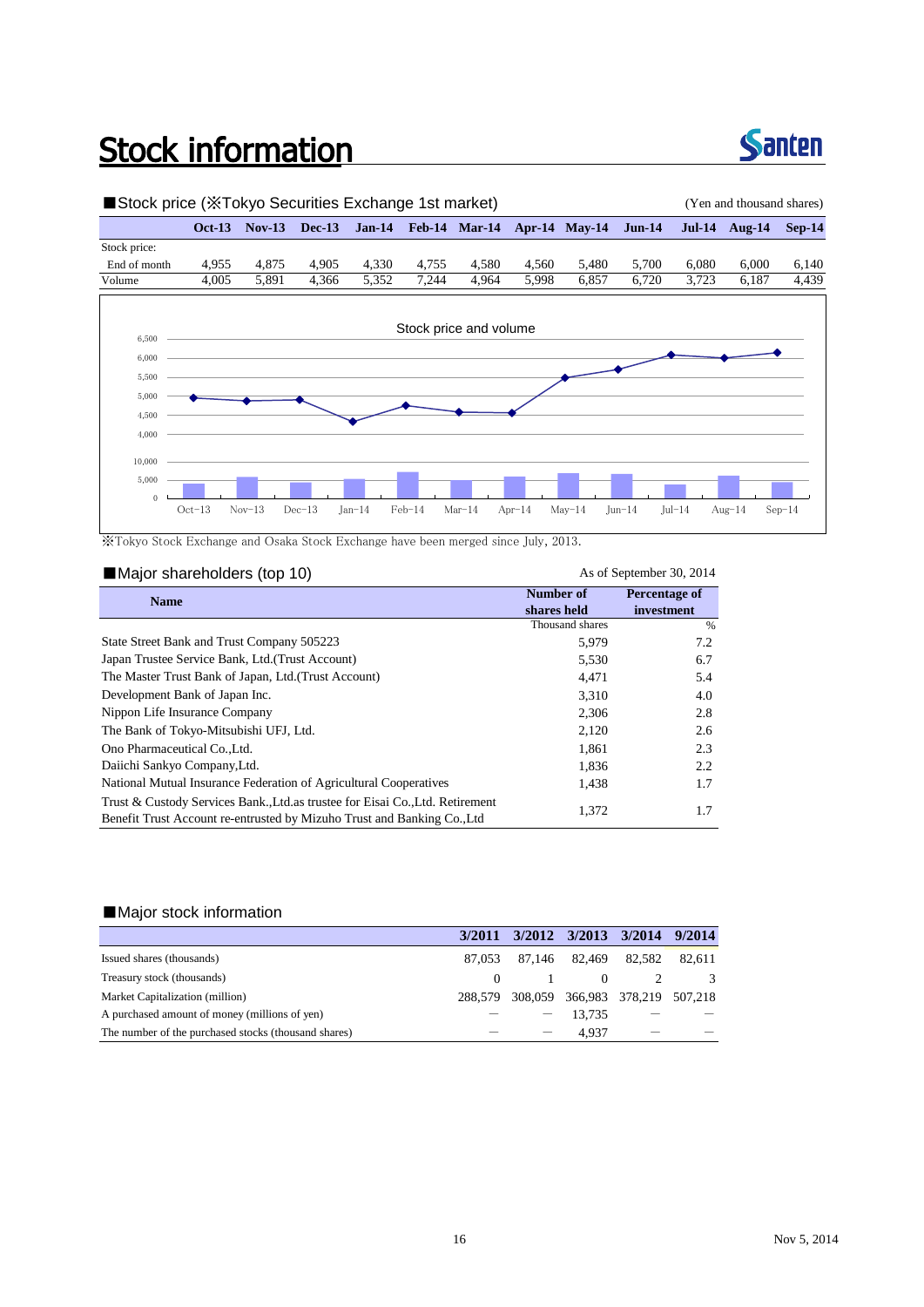# **Stock information**

| At half-year/year end        | 9/2012             |                        | 3/2013             |                              | 9/2013             |                          | 3/2014             |                          | 9/2014             |                        |
|------------------------------|--------------------|------------------------|--------------------|------------------------------|--------------------|--------------------------|--------------------|--------------------------|--------------------|------------------------|
|                              | Thousand<br>shares | Propor-<br>tion $(\%)$ | Thousand<br>shares | Propor-<br>$\frac{1}{2}$ (%) | Thousand<br>shares | Propor-<br>tion $(\%)$   | Thousand<br>shares | Propor-<br>tion $(\%)$   | Thousand<br>shares | Propor-<br>tion $(\%)$ |
| Financial institutions       | 29,235             | 33.5                   | 29,147             | 35.4                         | 29,315             | 35.5                     | 28,971             | 35.1                     | 30,060             | 36.4                   |
| City & regional banks        | 2,255              | 2.6                    | 2,277              | 2.8                          | 2,268              | 2.7                      | 2.270              | 2.8                      | 2,257              | 2.7                    |
| Trust banks                  | 18,367             | 21.1                   | 17.298             | 21.0                         | 17.875             | 21.7                     | 17.581             | 21.3                     | 18,703             | 22.6                   |
| (concerned in trust works)   | 15,977             |                        | 14,908             |                              | 15,473             | $\overline{\phantom{a}}$ | 15,192             | $\overline{\phantom{a}}$ | 16,293             |                        |
| Life and non-life insurance  | 4.590              | 5.2                    | 4.715              | 5.7                          | 4.414              | 5.3                      | 4.290              | 5.2                      | 4,334              | 5.3                    |
| Other financial institutions | 4,022              | 4.6                    | 4,856              | 5.9                          | 4,757              | 5.8                      | 4,829              | 5.8                      | 4,765              | 5.8                    |
| Securities firms             | 1,900              | 2.2                    | 766                | 0.9                          | 568                | 0.7                      | 721                | 0.9                      | 625                | 0.8                    |
| Other institutions           | 7.162              | 8.2                    | 7.359              | 9.0                          | 7.900              | 9.6                      | 7.913              | 9.6                      | 7.940              | 9.6                    |
| Foreign investors            | 35.189             | 40.4                   | 36,783             | 44.6                         | 37,056             | 44.9                     | 37,597             | 45.5                     | 37,208             | 45.0                   |
| Individual investors         | 8.740              | 10.0                   | 8,390              | 10.1                         | 7,694              | 9.3                      | 7,376              | 8.9                      | 6,773              | 8.2                    |
| <b>Treasury Stock</b>        | 4.939              | 5.7                    | $\Omega$           | 0.0                          |                    | 0.0                      | $\overline{c}$     | 0.0                      | 3                  | 0.0                    |
| Total                        | 87,168             | 100.0                  | 82,469             | 100.0                        | 82,537             | 100.0                    | 82,582             | 100.0                    | 82,611             | 100.0                  |

### ■Breakdown of shareholding by number of shares

#### ■Breakdown of shareholding by number of shareholders

| At half-year/year end        | 9/2012       |             | 3/2013       |         | 9/2013                   |         | 3/2014                   |             | 9/2014         |             |
|------------------------------|--------------|-------------|--------------|---------|--------------------------|---------|--------------------------|-------------|----------------|-------------|
|                              | Number of    | Propor-     | Number of    | Propor- | Number of                | Propor- | Number of                | Propor-     | Number of      | Propor-     |
|                              | shareholders | tion $(\%)$ | shareholders |         | tion $(\%)$ shareholders |         | tion $(\%)$ shareholders | tion $(\%)$ | shareholders   | tion $(\%)$ |
| Financial institutions       | 55           | 0.7         | 57           | 0.7     | 59                       | 0.8     | 56                       | 0.8         | 58             | 0.8         |
| City & regional banks        | 3            | 0.0         | 6            | 0.1     | 4                        | 0.1     | 5                        | 0.1         | $\overline{4}$ | 0.1         |
| Trust banks                  | 26           | 0.3         | 26           | 0.3     | 27                       | 0.3     | 25                       | 0.3         | 26             | 0.3         |
| Life and non-life insurance  | 22           | 0.3         | 20           | 0.2     | 23                       | 0.3     | 21                       | 0.3         | 22             | 0.3         |
| Other financial institutions | 4            | 0.1         | 5            | 0.1     | 5                        | 0.1     | 5                        | 0.1         | 6              | 0.1         |
| Securities firms             | 33           | 0.4         | 38           | 0.5     | 32                       | 0.4     | 35                       | 0.4         | 28             | 0.4         |
| Other institutions           | 117          | 1.5         | 110          | 1.4     | 107                      | 1.5     | 114                      | 1.5         | 106            | 1.5         |
| Foreign investors            | 367          | 4.6         | 365          | 4.6     | 392                      | 5.3     | 407                      | 5.2         | 465            | 6.7         |
| Individual investors         | 7.448        | 92.8        | 7.427        | 92.8    | 6.809                    | 92.0    | 7.167                    | 92.1        | 6.323          | 90.6        |
| Treasury stock               |              | 0.0         |              | 0.0     |                          | 0.0     |                          | 0.0         |                | 0.0         |
| Total                        | 8.021        | 100.0       | 7.998        | 100.0   | 7.400                    | 100.0   | 7.780                    | 100.0       | 6.981          | 100.0       |



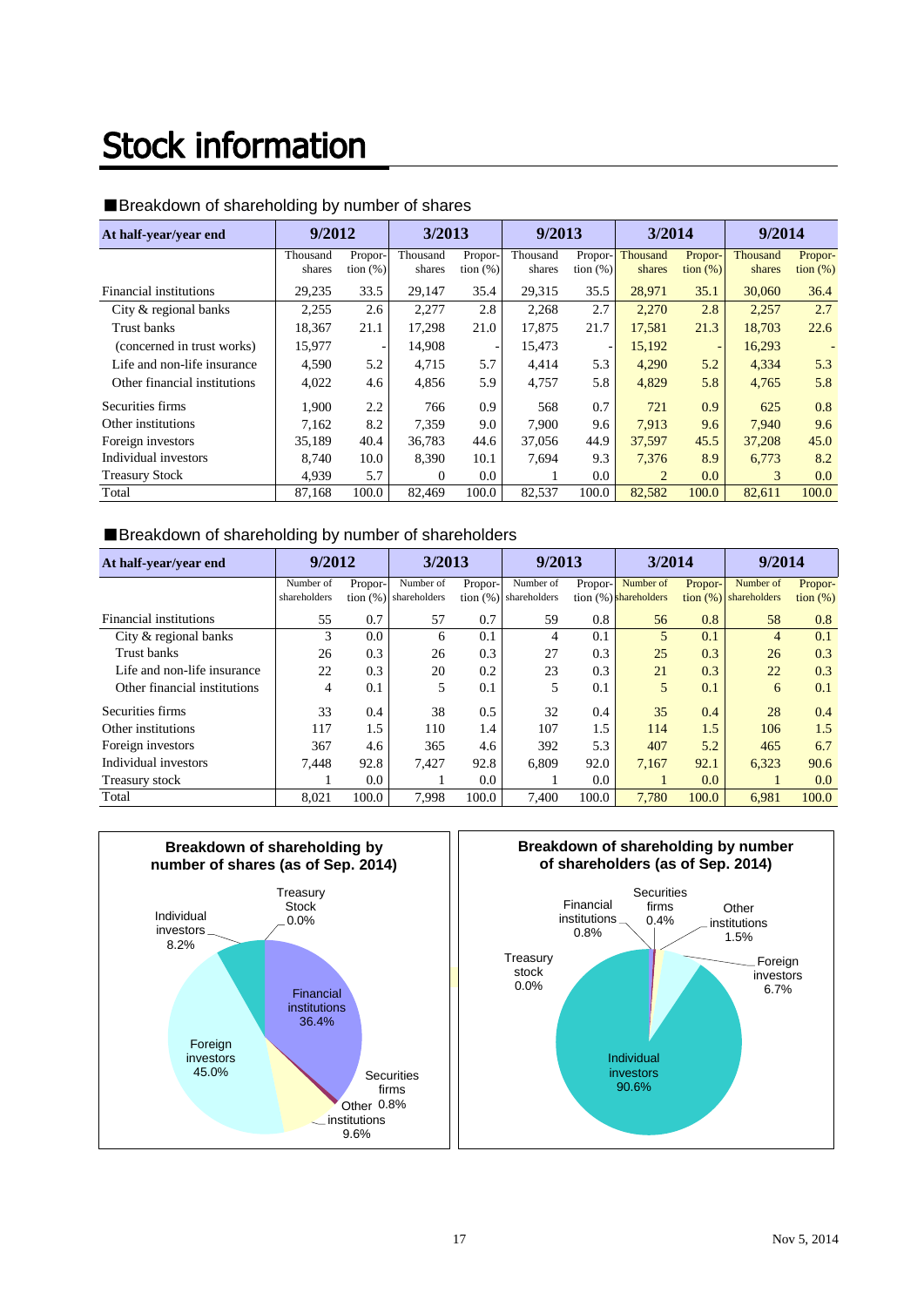# **Consolidated subsidiaries**



【Domestic】

| Claire Co., Ltd.          |                                                                               |          |                    |                    |                          |                 |            |  |  |
|---------------------------|-------------------------------------------------------------------------------|----------|--------------------|--------------------|--------------------------|-----------------|------------|--|--|
| Main<br>business          | Cleaning of antidust and sterilized clothing                                  | Location | Shiga, Japan       | Paid-in<br>capital | 90 million yen           | Equity<br>owned | 100%       |  |  |
| [Overseas]                |                                                                               |          |                    |                    |                          |                 |            |  |  |
| Santen Holdings U.S. Inc. |                                                                               |          |                    |                    |                          |                 |            |  |  |
| Main                      | Holding company for North American businesses                                 | Location | California, U.S.A. | Paid-in            | 24.784 thousand          | Equity          | 100%       |  |  |
| business                  | and business development                                                      |          |                    | capital            | US\$                     | owned           |            |  |  |
| Santen Inc.               |                                                                               |          |                    |                    |                          |                 |            |  |  |
| Main                      | Clinical development and business development                                 | Location | California, U.S.A. | Paid-in            | 8,765 thousand US\$      | Equity          | 100% *1    |  |  |
| business                  | of pharmaceuticals                                                            |          |                    | capital            |                          | owned           |            |  |  |
|                           | Advanced Vision Science, Inc.                                                 |          |                    |                    |                          |                 |            |  |  |
| Main                      | Research and development, production and                                      | Location | California, U.S.A. | Paid-in            | 10 thousand US\$         | Equity          | 100% *1    |  |  |
| business                  | marketing of medical devices                                                  |          |                    | capital            |                          | owned           |            |  |  |
|                           | Santen Holdings EU B.V.                                                       |          |                    |                    |                          |                 |            |  |  |
| Main                      | Holdings company for European operation                                       | Location | Amsterdam,         | Paid-in            | 50 thousand euros        | Equity          | 100%       |  |  |
| business                  |                                                                               |          | Netherlands        | capital            |                          | owned           |            |  |  |
| Santen Oy                 |                                                                               |          |                    |                    |                          |                 |            |  |  |
| Main<br>business          | Development, production and marketing of<br>pharmaceuticals                   | Location | Tampere, Finland   | Paid-in<br>capital | 20,000 thousand<br>euros | Equity<br>owned | 100% *2    |  |  |
|                           |                                                                               |          |                    |                    |                          |                 |            |  |  |
| Santen S.A.S.<br>Main     |                                                                               |          |                    | Paid-in            | 1.489 thousand           | Equity          |            |  |  |
| business                  | Development and marketing of pharmaceuticals                                  | Location | Evry, France       | capital            | euros                    | owned           | 100% *2    |  |  |
| Santen GmbH               |                                                                               |          |                    |                    |                          |                 |            |  |  |
| Main                      | Marketing of pharmaceuticals and business                                     |          | Munchen,           | Paid-in            |                          | Equity          |            |  |  |
| business                  | development                                                                   | Location | Germany            | capital            | 25 thousand euros        | owned           | $100\% *2$ |  |  |
|                           | SantenPharma AB                                                               |          |                    |                    |                          |                 |            |  |  |
| Main                      |                                                                               |          | Stockholm,         | Paid-in            |                          | Equity          |            |  |  |
| business                  | Marketing support of pharmaceuticals                                          | Location | Sweden             | capital            | 500 thousand S.KR        | owned           | 100% *2    |  |  |
|                           | Santen Switzerland SA                                                         |          |                    |                    |                          |                 |            |  |  |
| Main                      |                                                                               |          | Geneva,            | Paid-in            | 2,000 thousand           | Equity          | 100% *2    |  |  |
| business                  | Marketing of pharmaceuticals                                                  | Location | Switzerland        | capital            | Swiss franc              | owned           |            |  |  |
| Santen Italy S.r.l.       |                                                                               |          |                    |                    |                          |                 |            |  |  |
| Main                      | Marketing of pharmaceuticals                                                  | Location | Milan, Italy       | Paid-in            | 10 thousand euros        | Equity          | 100% *2    |  |  |
| business                  |                                                                               |          |                    | capital            |                          | owned           |            |  |  |
|                           | Santen UK Limited                                                             |          |                    |                    |                          |                 |            |  |  |
| Main                      | Marketing of pharmaceuticals                                                  | Location | Surrey, UK         | Paid-in            | 1 pound                  | Equity          | 100% *2    |  |  |
| business                  |                                                                               |          |                    | capital            |                          | owned           |            |  |  |
|                           | Santen Pharmaceutical (China) Co., Ltd.                                       |          |                    |                    |                          |                 |            |  |  |
| Main                      | Development, production and marketing of                                      | Location | Suzhou, China      | Paid-in            | 3,800 million yen        | Equity          | 100%       |  |  |
| business                  | pharmaceuticals                                                               |          |                    | capital            |                          | owned           |            |  |  |
|                           | Santen Pharmaceutical Sales and Marketing (Suzhou) Co., Ltd.                  |          |                    | Paid-in            |                          |                 |            |  |  |
| Main<br>business          | Marketing of pharmaceuticals                                                  | Location | Suzhou, China      | capital            | 10,000 thousand<br>RMB   | Equity<br>owned | 100%       |  |  |
|                           |                                                                               |          |                    |                    |                          |                 |            |  |  |
| Main                      | Santen Pharmaceutical Korea Co., Ltd.<br>Development, Import and marketing of |          |                    | Paid-in            | 29,000,000               | Equity          |            |  |  |
| business                  | pharmaceuticals                                                               | Location | Seoul, Korea       | capital            | thousand won             | owned           | 100%       |  |  |
|                           | Taiwan Santen Pharmaceutical Co., Ltd.                                        |          |                    |                    |                          |                 |            |  |  |
| Main                      |                                                                               |          |                    | Paid-in            | 42,000 thousand          | Equity          |            |  |  |
| business                  | Import and marketing of pharmaceuticals                                       | Location | Taipei, Taiwan     | capital            | Taiwan dollars           | owned           | 100%       |  |  |
|                           | Santen India Private Limited                                                  |          |                    |                    |                          |                 |            |  |  |
| Main                      |                                                                               |          |                    | Paid-in            | 48,500 thousand          | Equity          | 99.9%      |  |  |
| business                  | Market research of pharmaceuticals                                            | Location | Bangalore, India   | capital            | India rupee              | owned           | $0.1\% *1$ |  |  |
|                           | Santen Pharmaceutical Asia Pte. Ltd.                                          |          |                    |                    |                          |                 |            |  |  |
| Main                      | Business promotion for the Santen Group within                                |          |                    | Paid-in            | 200 thousand             | Equity          |            |  |  |
| business                  | the ASEAN region                                                              | Location | Singapore          | capital            | Singapore dollars        | owned           | 100%       |  |  |

\*1 : Indirect investment through Santen Holdings U.S. Inc.

\*2 : Indirect investment through Santen Holdings EU B.V.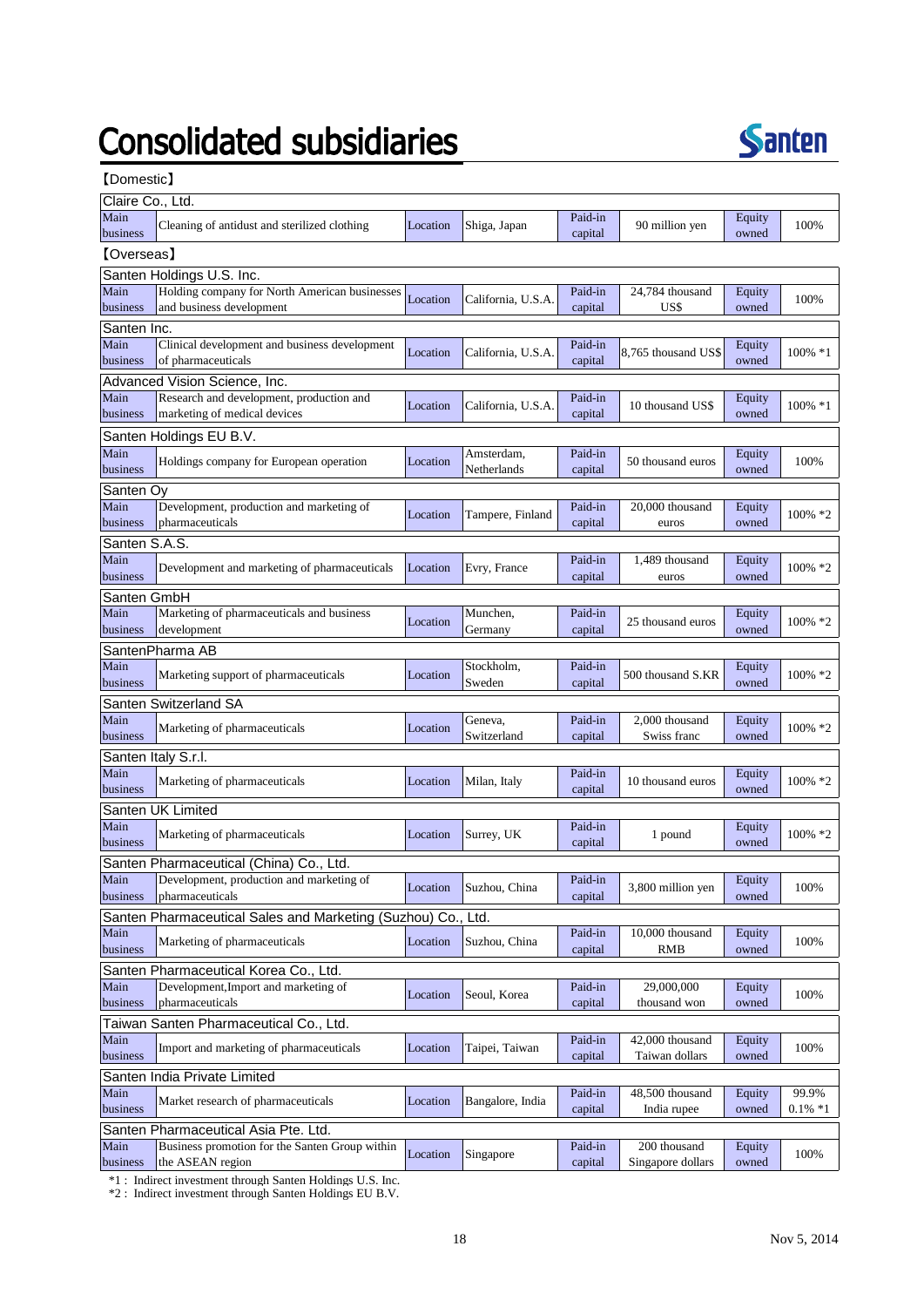### **News releases**

#### **News releases during April 2014-September 2014**

For details, please refer to our Web site (http://www.santen.com).

#### **2014**

#### **4-Apr Santen Partners with Akorn, Inc. subsidiary Oak Pharmaceuticals for Marketing of Tafluprost, the Treatment of Glaucoma and Ocular Hypertension in the U.S.**

Santen Pharmaceutical signed a licensing agreement with Oak Pharmaceuticals, Inc. (Lake Forest, Illinois, U.S.), a subsidiary of Akorn, Inc. pertaining to the sales and marketing in the United States of tafluprost, the treatment of glaucoma and elevated intraocular pressure. Tafluprost is trademarked as ZIOPTAN in the U.S. and TAPROS in Japan.

#### **13-May Santen Announces the Signing of Agreement between Merck for the Purchase of Assets in Ophthalmology**

Santen Pharmaceutical announced today that it has entered into an Agreement with Merck & Co., Inc., (Whitehouse Station, NJ, USA, known as MSD outside of the U.S.A and Canada ) for Santen to purchase Merck's ophthalmology products (COSOPT, COSOPT PF, TRUSOPT, TRUSOPT PF, TIMOPTIC, TIMOPTIC PF, TIMOPTIC XE, SAFLUTAN and TAPTIQOM) in Japan, Europe, and Asia Pacific.

#### **2-Jul Santen Announces Closing of Asset Purchase Agreement with Respect to Acquisition of Ophthalmology Assets from Merck**

Santen Pharmaceutical announced the closing of an asset purchase agreement which was entered on May 13, 2014 between Merck & Co., Inc. with respect to the acquisition of certain ophthalmology assets, following the fulfillment of all of the transfer conditions, except in some territories, in accordance with the terms of the Agreement.

#### **29-Jul Changes in Significant Shareholders**

#### **5-Aug Santen to Grant Rights to Subscribe for New Shares as Stock Options as Stock-Linked Remuneration**

#### **5-Aug Medium-Term Management Plan FY2014-2017**

Santen Pharmaceutical announced today, a four-year Medium-Term Management Plan (MTP) for FY2014- 2017, with a view toward realizing its long-term strategic vision through 2020 of becoming a "Specialized Pharmaceutical Company with a Global Presence." A set of strategic goals have been set under the new MTP to further reinforce Santen's competitiveness as a specialized company. Among such goals are the drastic reform of its research and development system to enable sustainable development of new products, accelerated business operations in the fast growing Asian market, business expansion and early improvement of earnings in Europe. In addition, the company will focus on human resources development and establishment of a solid organizational structure aimed at achieving sustainable growth.

#### **15-Aug Santen Files for Manufacturing/Marketing Approval of its Glaucoma and Ocular Hypertension**

Santen Pharmaceutical announced today that it filed an application for approval of manufacturing and marketing of the glaucoma and ocular hypertension therapeutic COSOPT Mini Combination Ophthalmic Solution (generic name: dorzolamide hydrochloride/ timolol maleate; hereafter "COSOPT Mini") in Japan as of August 15, 2014.

#### **1-Sep Notice on Details of the Rights to Subscribe for New Shares (Stock Options as Stock-Linked Remuneration)**

**9-Sep Eyestrain Common Issue Caused by Contact Lenses!? Santen Launches Soft Santear Hitomi Stretch, an Eye Drop for Use with Soft Contact Lenses to Reduce Eyestrain by Relaxing Ciliary Muscle Stiffness Which Can Be a Cause of Eyestrain**

#### **22-Sep Intravitreal VEGF Inhibitor "EYLEA" Obtains Additional Indication of Myopic Choroidal Neovascularization (mCNV)**

Bayer Yakuhin, Ltd. (Osaka, hereinafter Bayer Yakuhin) and Santen Pharmaceutical Co., Ltd. (Osaka, hereinafter Santen) announced that Bayer Yakuhin has received approval for the additional indication of myopic choroidal neovascularization (mCNV) for the intravitreal VEGF\* inhibitor EYLEA® solution for intravitreal injection 40 mg/mL and EYLEA® intravitreal injection KIT 40 mg/mL (aflibercept [genetical recombination], hereinafter EYLEA) on September 19, 2014.

\* VEGF=vascular endothelial growth factor

#### **25-Sep Increase of Capital for a Consolidated Subsidiary in Europe**

Santen Pharmaceutical hereby announces that it was resolved at the Board of Director meeting held on September 25, 2014 to increase capital for Santen Holdings EU B.V., a consolidated wholly owned holding company in Europe.